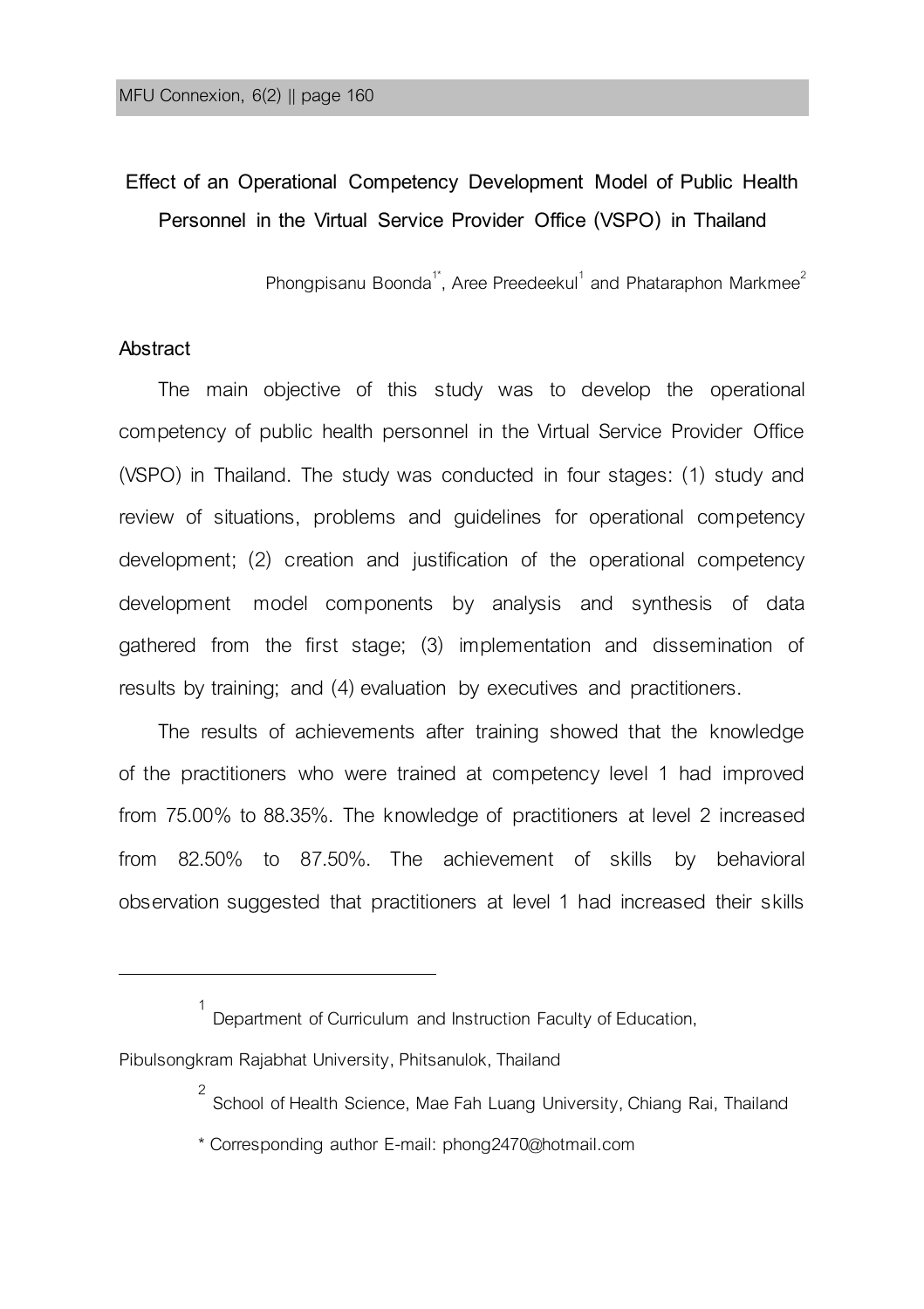from 50.30% to 75.00%, and practitioners at level 2 increased their skills from 60.50% to 79.50%. Evaluation of the productivity from group process and reports before and after the training program for 3 major elements found that SWOT analysis increased from 76.69% to 96.78%, determination strategies increased from 86.86% to 98.25%, and finally transformation strategies to action plan increased from 80.52% to 95.64%. And the public health personnel's competency after the intervention was significantly higher than before at 0.01. 4) The level of satisfaction towards the competency development management was at a high level.

It can be confidently concluded that the competency development procedure outlined here in is suitable and can be applied successfully. The format developed by this work can be applied to other virtual offices to enhance their competitiveness and to further develop their human resources.

**Keywords:** Operational Competency Development of Public health personnel / Virtual Service Provider Office

## **บทคัดย่อ**

งานวิจัยนี้มีวัตถุประสงค์เพื่อพัฒนาสมรรถนะในการปฏิบัติงานของบุคลากร สาธารณสุข ในส านักงานเขตบริการสุขภาพเสมือนจริงของประเทศไทย การวิจัยถูก ด าเนินการใน 4 ขั้นตอน คือ (1) การศึกษาและทบทวนเอกสารที่เกี่ยวข้องใน สถานการณ์ ปัญหา และแนวทางต่างๆ สำหรับการพัฒนาสมรรถนะในการ ปฏิบัติงาน (2) การสร้างและต รวจ สอบองค์ประกอบรูปแบบของการพัฒน า สมรรถนะในการปฏิบัติงาน โดยการวิเคราะห์และสังเคราะห์ข้อมูลที่ได้รวบรวมมา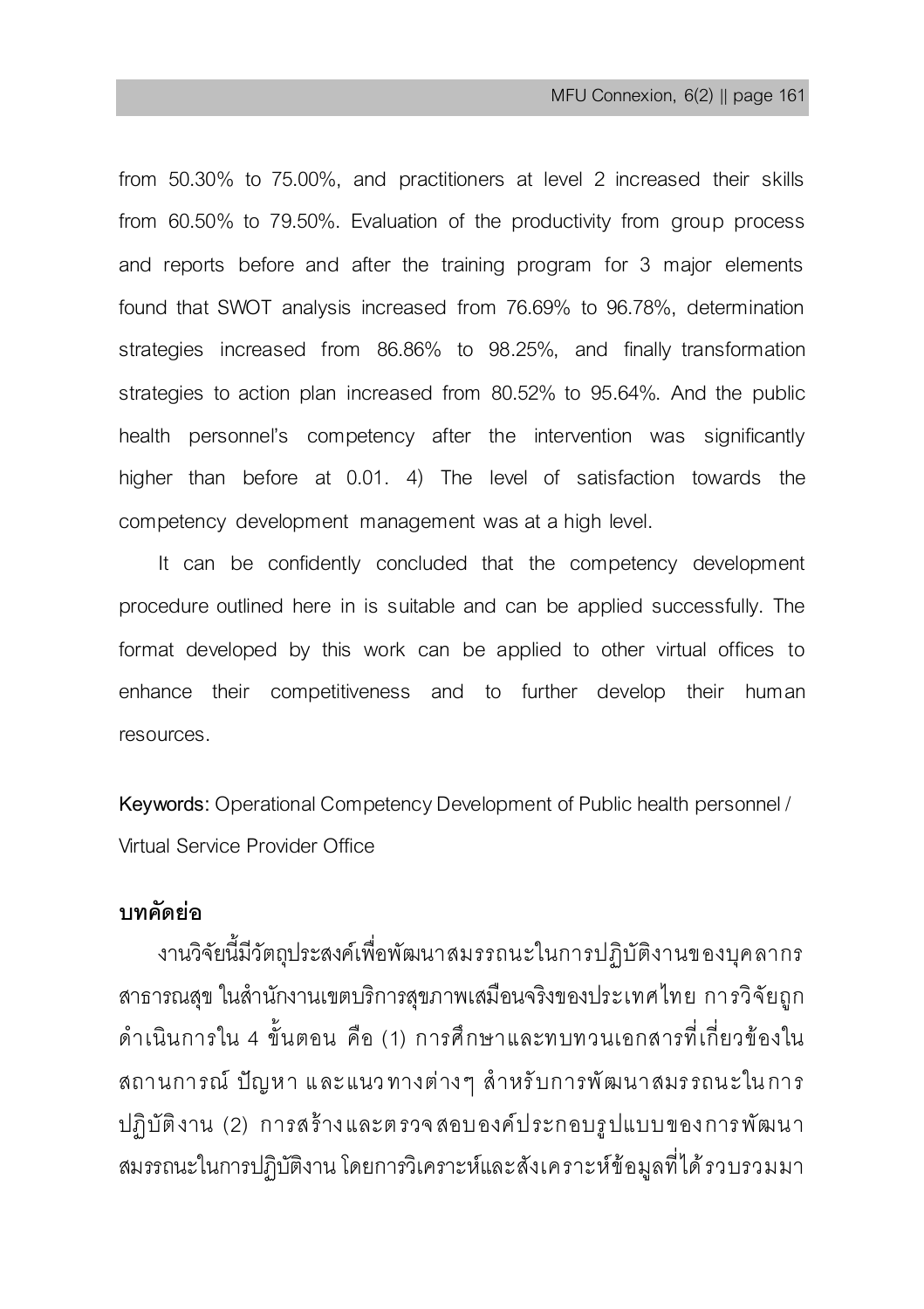จากขั้นตอนที่หนึ่ง (3) การทดลองและศึกษาผลที่ได้โดยการฝึกอบรม และ (4) การ ประเมินผลโดยผู้บริหารและบุคลากรสาธารณสุข

ผลสัมฤทธิ์ภายหลังจากดำเนินการฝึกอบรม พบว่า ความรู้ของบุคลากร สาธารณสุขที่ผ่านการฝึกอบรม ระดับสมรรถนะ 1 ความรู้เพิ่มขึ้น 88.35% จากเดิม 75.00% และบุคลากรสาธารณสุขระดับสมรรถนะ 2 มีความรู้เพิ่มขึ้น 87.50% จาก เดิม 82.50% ผลสัมฤทธิ์ของทักษะความสามารถ พบว่าบุคลากรสาธารณสุขระดับ สมรรถนะ1 มีทักษะเพิ่มขึ้นที่ระดับ 75.00 จากเดิม 50.30 และบุคลากรสาธารณสุข ระดับสมรรถนะ2 มีทักษะเพิ่มขึ้นที่ระดับ 79.50 จากเดิม 60.50 ส่วนการประเมิน ผลิตภาพจากกระบวนการกลุ่ม และรายงานก่อนและหลังที่ได้จากการฝึกอบรม สำหรับ 3 องค์ประกอบหลัก พบว่าปริมาณร้อยละของรายงานด้านการวิเคราะห์ องค์กร (SWOT Analysis) เพิ่มขึ้นจาก 76.69% เป็น 96.78% ปริมาณร้อยละของ รายงานด้านการกำหนดยทธศาสตร์ เพิ่มขึ้นจาก 86.86% เป็น 98.25% และปริมาณ ร้อยละของรายงานด้านการแปลงกลยุทธ์เป็นแผนปฏิบัติงาน (Action Plan) เพิ่มขึ้น จาก 80.52% เป็น 95.64% และพบว่า บุคลากรสาธารณสุขมีสมรรถนะหลังการ ทดลองสูงกว่าก่อนการทดลอง อย่างมีนัยสำคัญทางสถิติที่ระดับ 0.01 มีความ

พึงพอใจต่อการจัดการพัฒนาสมรรถนะตามรูปแบบที่พัฒนาขึ้น อยู่ในระดับมาก จึงสามารถสรุปได้อย่างมั่นใจได้ว่าขั้นตอนการพัฒนาสมรรถนะในการ ปฏิบัติงานของบุคลากรสาธารณสุขนี้ มีความเหมาะสมและสามารถนำมาใช้ได้ ประสบความสำเร็จ รูปแบบที่พัฒนาขึ้นสามารถนำไปใช้กับสำนักงานเสมือน จริง เพื่อเพิ่มศักยภาพในการแข่งขัน และการพัฒนาทรัพยากรมนุษย์ในอนาคต

**ค ำส ำคัญ:** การพัฒนาสมรรถนะในการปฏิบัติงานของบุคลากรสาธารณสุข / ส านักงานเขตบริการสุขภาพเสมือนจริง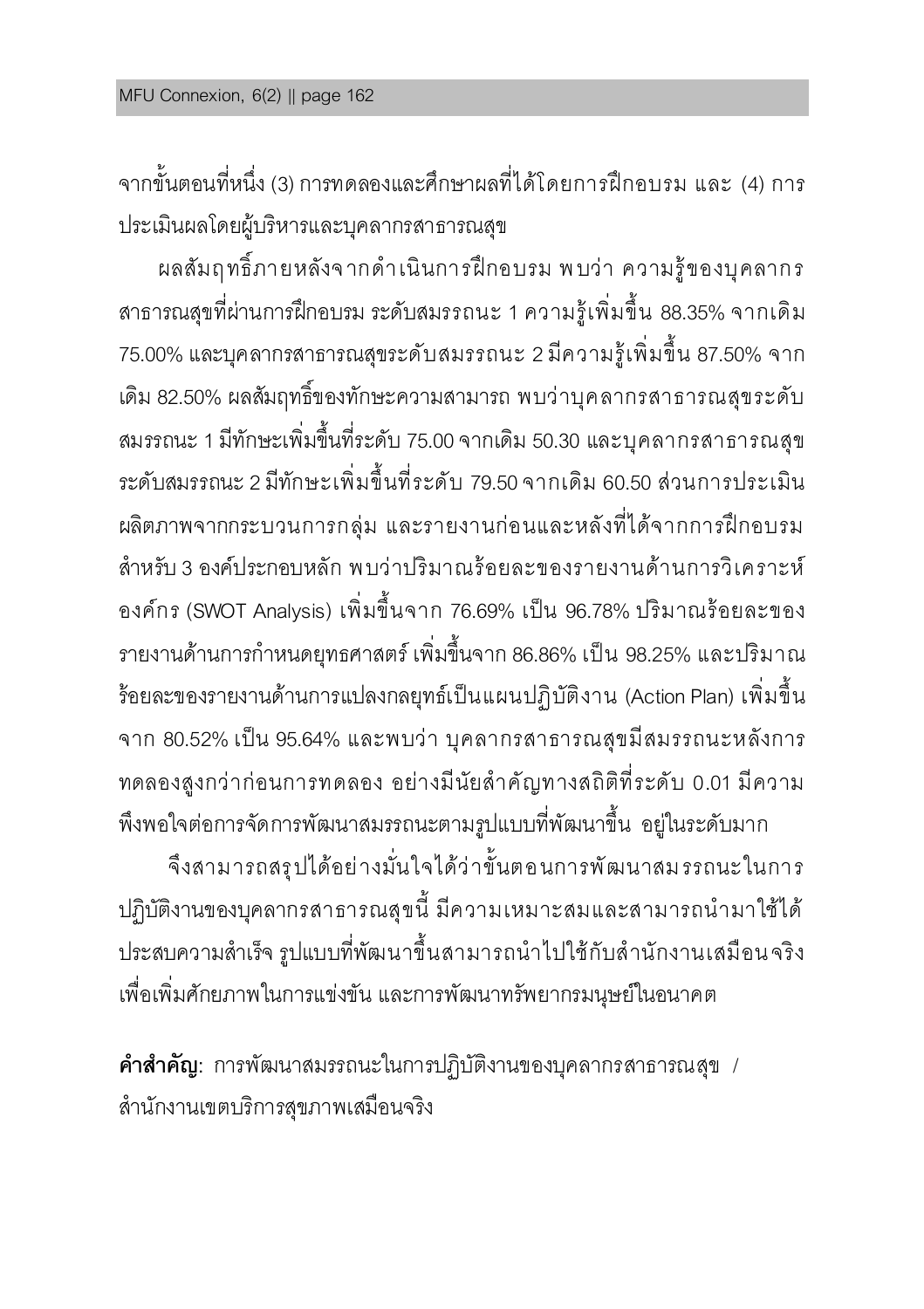### **Introduction**

In 2013, efforts to reform the health system of Thailand started with the aim of optimizing the management of the health system of the country, improving the management style in the area providing health services in the 12 regions, and promoting solidarity in the management and services of the health services network. In 2014, the Second Regional Health Service, one of the country's 12 service network zones, was defined for Virtual Service Provider Office (VSPO) and was responsible for Tak Province, Phitsanulok Province, Sukhothai Province, Uttaradit Province, and Phetchabun Province. This is similar to having a virtual enterprise, but no clear model operates in a virtual organization and there is no clear format that can be considered appropriate to the context. As a virtual organization, it is a new form of organization challenged to bring the application, but not the definition that is generally accepted by the virtual organization seen 15–20 years ago, when working at home was made possible by the use of technology (Olson, 1983; Venkatesh & Vitalari, 1992). Since then, terms such as virtual office (VO), virtual classroom, and virtual corporation have appeared in the literature (e.g., Giuliano, 1982; Hiltz, 1986; Malone & Davidow, 1992).

The VSPO Management Model (VSPOMM) for service plan (SP) in the Second Regional Health Service in Thailand was composed of 7 factors from 74 selected variables, as follows: (1) providing administration and management for everyone, regardless of time and place, as of media and technologies fit in any way; (2) establishing administration by collaboration and clearing house; (3) supporting technical services both in the system and outside the system in academic administration; (4) instituting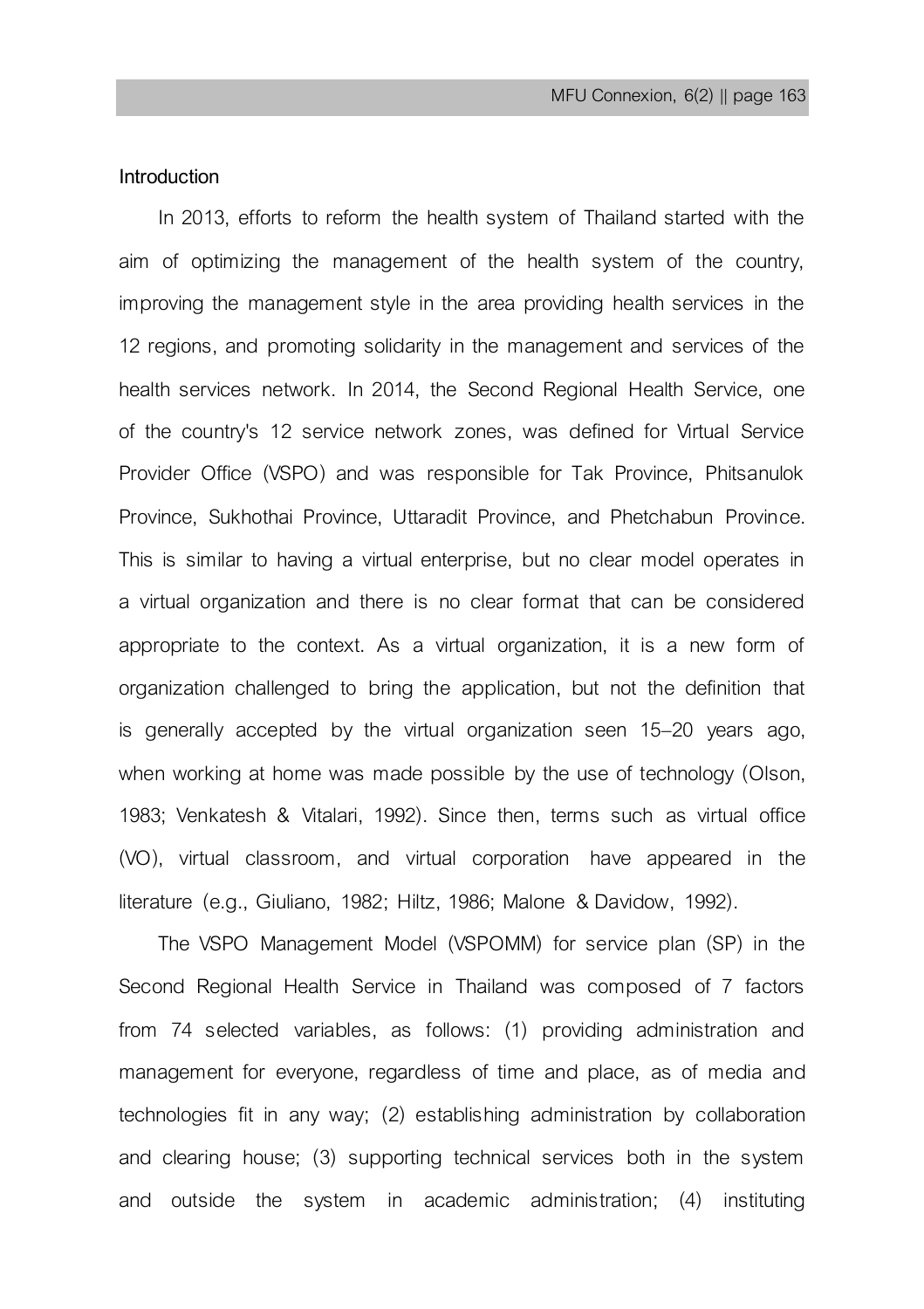#### MFU Connexion, 6(2) || page 164

stakeholder support system in the network of general administration; (5) freedom in budget administration, especially in the information technology development; (6) personnel administration with new management and information technology skills; (7) operating support resources management, including management cockpit, document and URL web link, and using web technology applications (Boonda et al., 2014). They put into consideration the concept of virtual reality created by a computer to establish an organization, so it may be of no physical shape, which is a characteristic that is different from traditional organizations in general. However, the definition of virtual organizations refers to the network of organizations linked by information technology in order to share operational skills and resources (Travica, 1997) through the use of telecommunications, technology, social, and community networks, which are interdependent in terms of cooperation, flexibility, trust, and self-organization (Faucheux, 1997). The scope of the organization has an unclear boundary and location, which is expected to be useful in the adoption of VSPOMM for SP and in performing effectively.

"VSPO" is a new key management mechanism created to realize the health service system development plans and also a mechanism established to bring about integration of all elements of the health system. However, this VSPO to support the work of the executive has not yet been formally deployed (in terms of operations and practitioners), and there are no training programs instituted yet, which are based on necessary factors to develop the competency of public health personnel in each province. Researchers are interested in the education aspect of the operational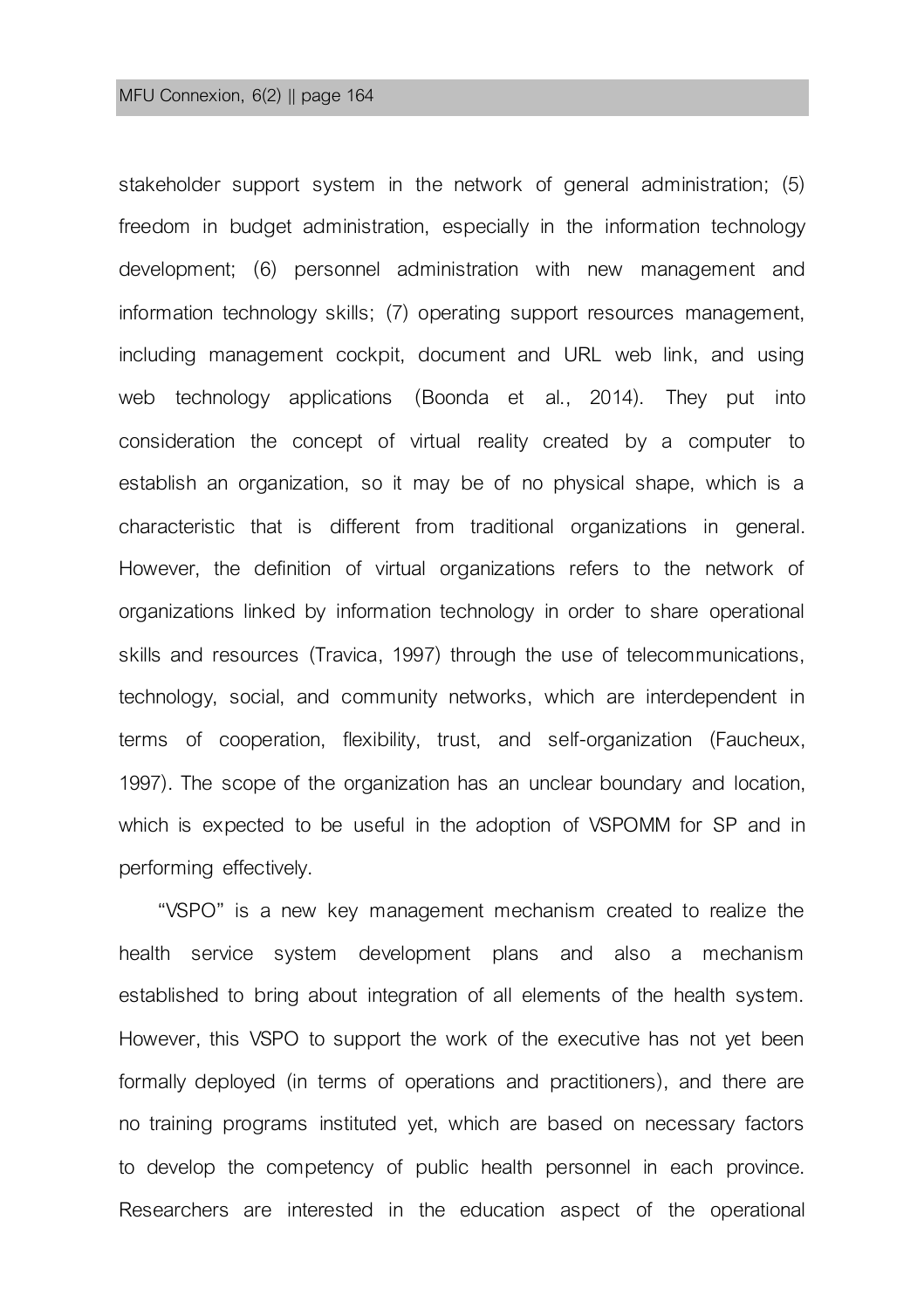competency development model of public health personnel in the VSPO in Thailand, which is a new model intended to solve the problems mentioned above.

### **Research Objective**

The main objective of this study was to develop the operational competency of public health personnel in the VSPO in Thailand, which includes the following six sub-purposes:

1. To analyze the VSPOMM factors for SP in the regional health service in Thailand by using exploratory factor analysis (EFA) and secondorder confirmatory factor analysis  $(2^{nd}$  Order CFA)

2. To define the operational competency of public health personnel in the VSPO and competency assessment of executives

3. To analyze the need and guidelines for improving competency among executives

4. To analyze the factors of the training program in order to develop the competency of regional operating officers (ROOs) in the VSPO in Thailand using the EFA and  $2<sup>nd</sup>$  Order CFA.

5. To design an appropriate training program to develop the competency of ROOs in the VSPO in Thailand

6. To develop the operational competency of public health personnel using the program training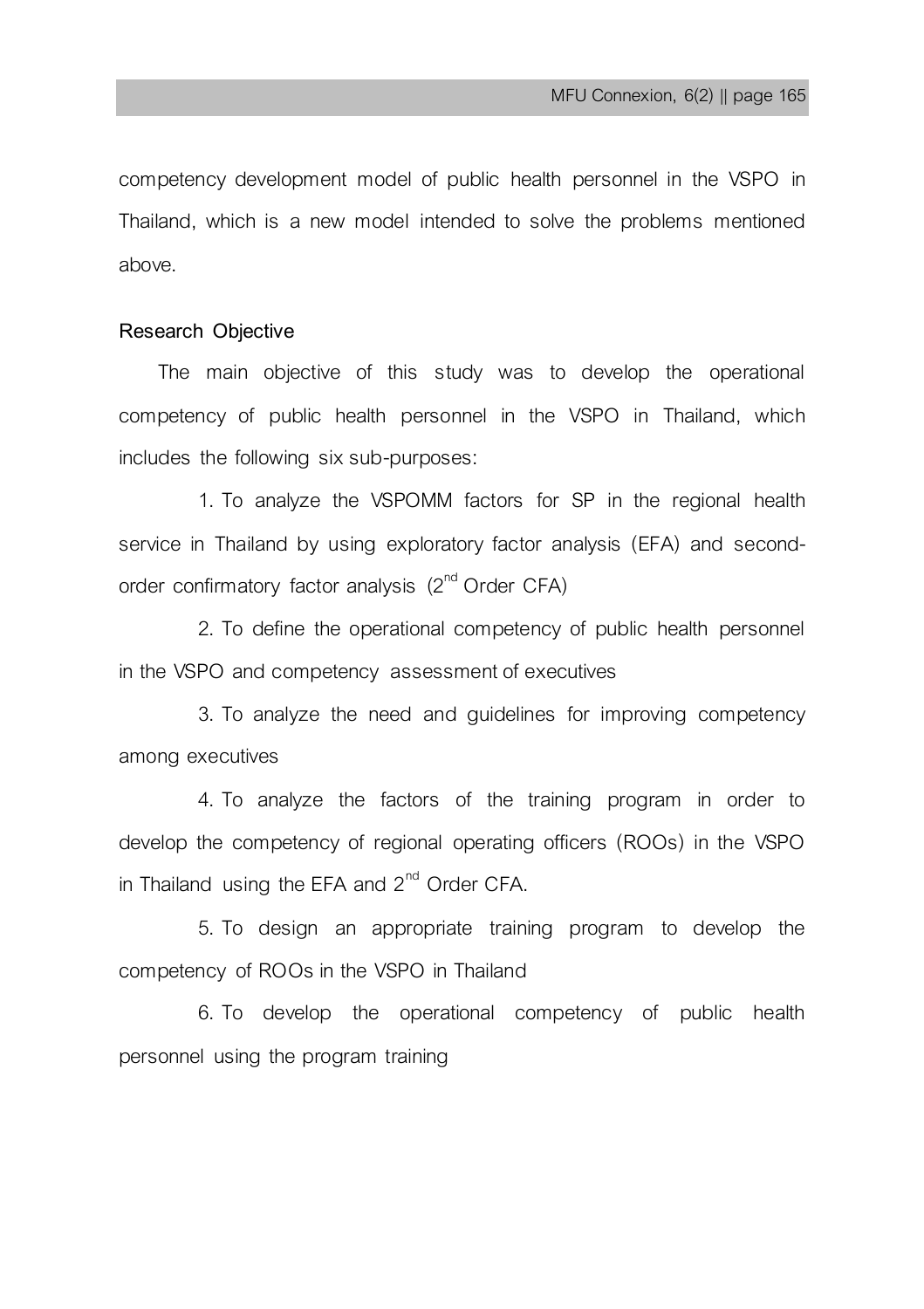### **Methodology**

#### **Scope of Research**

**Step 1: Study and review of situations, problems and guidelines for operational competency development**

1. Analyzing the VSPOMM factors for SP in the regional health service in Thailand

1) The population used in the development of the components consisted of qualified members of the health services system in the VSPO of the regional health service, and the executives and practitioners in the vice chief of the provincial health office in the 12 health service virtualization regions of Thailand.

2) Sampling site used in the study consisted of two groups: (1) group of highly qualified experts of nearby health services system in the VSPO of the regional health service in Thailand, of which 274 were selected by network sampling; (2) to develop the confirmatory factor, 664 administrators and practitioners in the field of health services and VOs were selected by multistage random sampling covering all geographical regions and including executives and workers from other parts of Thailand.

3) Tools used in research: The instrument used for data collection consisted of the questionnaire that the researchers created. Two versions of the questionnaire were distributed among qualified administrators and practitioners in the field offices of the Virtual Health Services. (1) The questionnaire for luminaries was used to collect information for the development of components. It is a survey of the experts' opinions on a list of variables (90) on the form of the VSPOMM for service plans in regional health service in Thailand. (2) The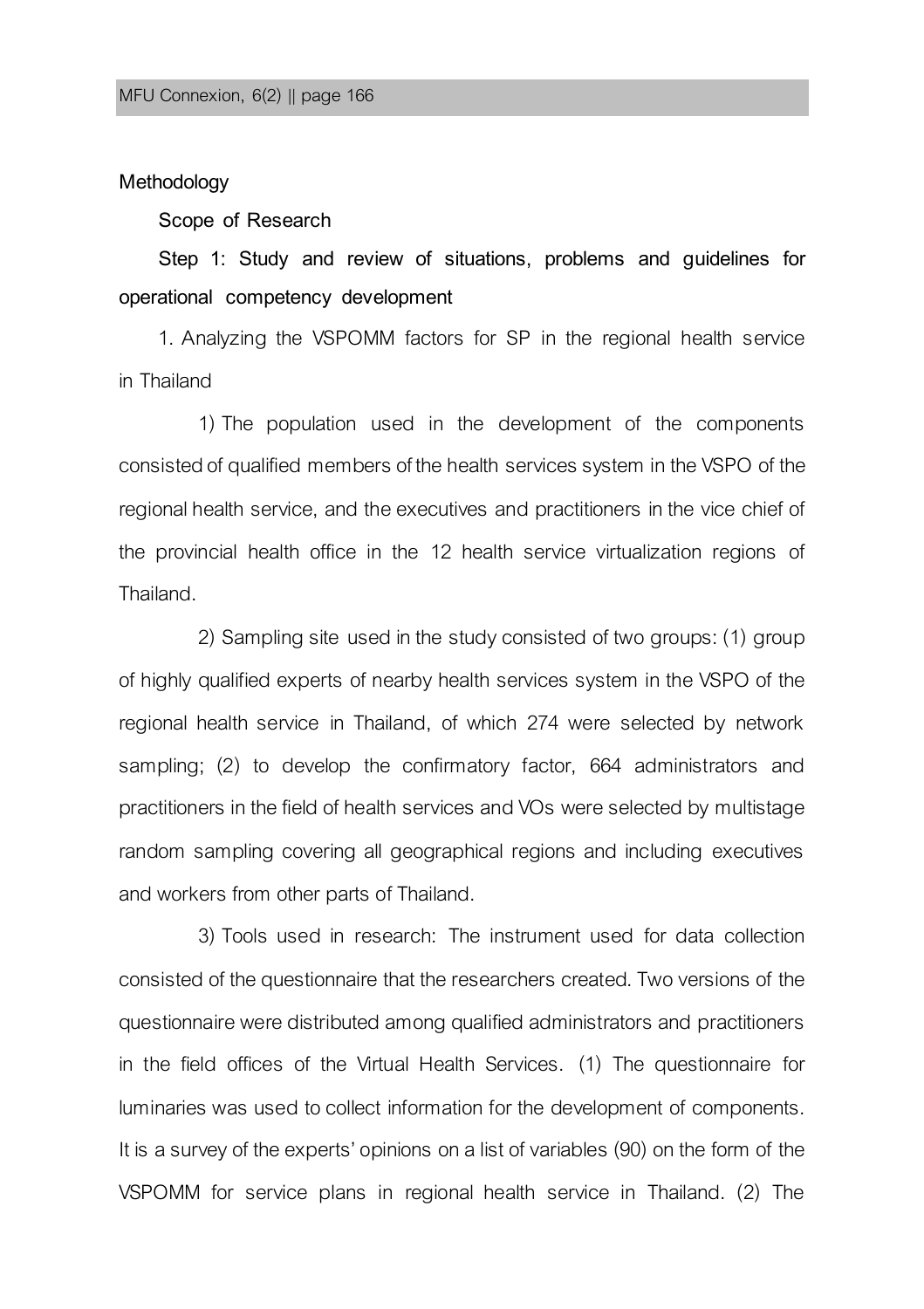questionnaire for the management and practitioners in the Virtual Service Provider Office of Thailand was the tool used to collect information for the development of component-oriented confirmation.

4) Data analysis: Developed by two elements: (1) Experts, who created the master of studies and research-related documents, and then used it as a framework to create a query. The survey collected the data from a sample of experts and analyzed it with EFA. (2) CFA, which introduces elements that are developed by experts in the framework of item 1 (above) to create a query, and a questionnaire to collect data from managers and practitioners in the 12 of VSPO of the regional health service in Thailand, and then analyzed with the  $2^{nd}$  Order CFA.

2. Defining the operational competency of public health personnel in the VSPO and competency assessment of executives

1) Population: This includes executives on various aspects, and practitioners in the Vice Chief of the Provincial Health Office in the Second Regional Health Service (Phitsanulok, Tak, Uttaradit, Sukhothai, and Phetchabun).

2) Sampling site: 15 executives were selected by purposive sampling.

3) Tools used in research: 15 executives by focus group discussion.

4) Data analysis: Content analysis was used.

3. Analyzing the need and guidelines for improving competency

1) Population: This consisted of executives on various aspects, and practitioners in the Vice Chief of the Provincial Health Office in the Second Regional Health Service (Phitsanulok, Tak, Uttaradit, Sukhothai, and Phetchabun).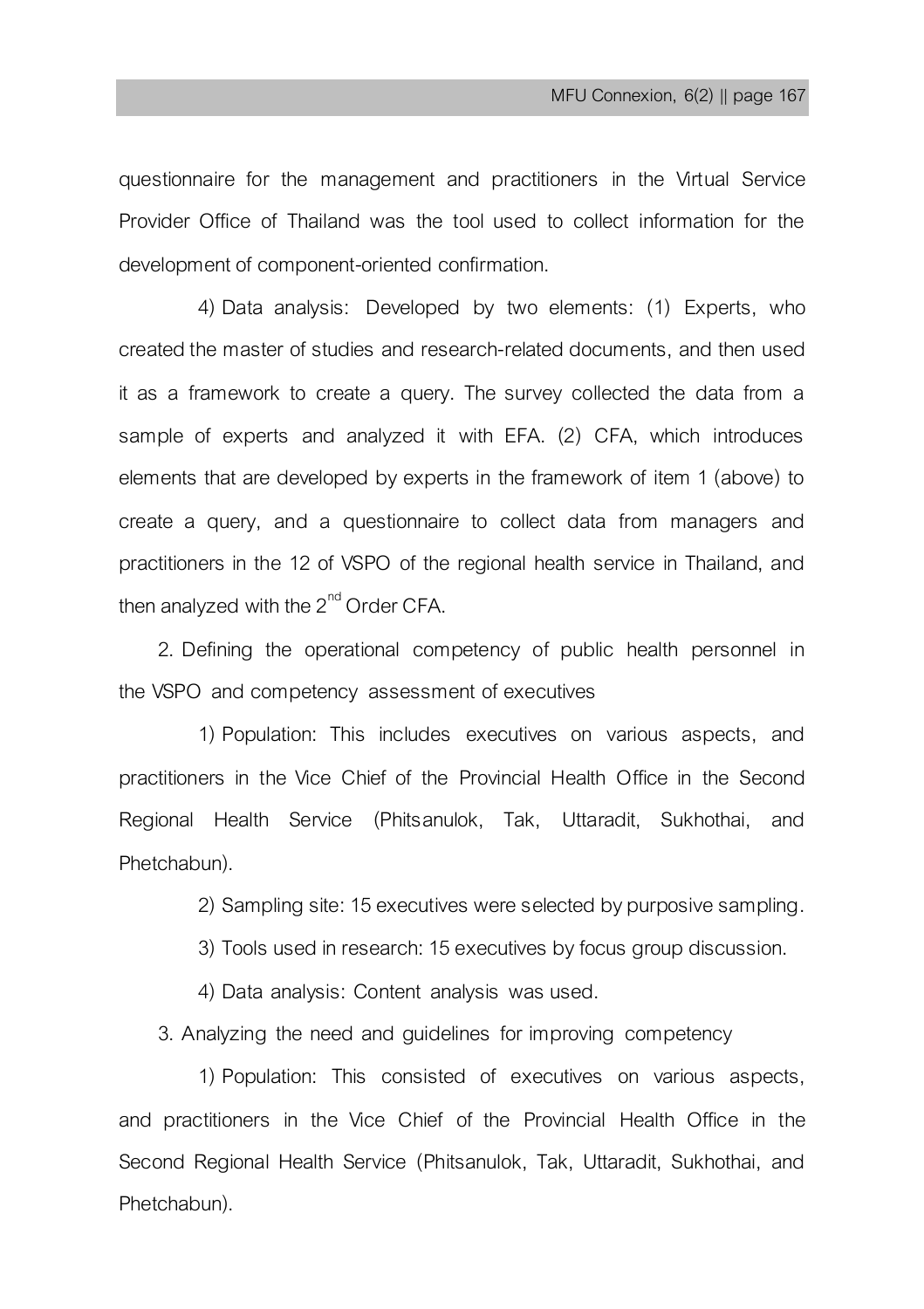2) Sampling site: 15 executives were selected by purposive sampling.

3) Tools used in research: 15 executives by focus group discussion

4) Data analysis: Content analysis was used.

**Step 2: Creation and justification of the operational competency development model components by analysis and synthesis of data gathered from the first stage**

1. Analyzing the factors of the training program to develop the competency of ROOs in the VSPO in Thailand.

1) The population used in the development of the components referred to qualified members of the health services system in the VSPO of the regional health service and the executives and practitioners in the vice chief of the provincial health office in the 12 health service virtualization regions of Thailand.

2) Sampling sites used in the study consisted of two groups: (1) 274 highly qualified experts of nearby health services system in the VSPO of the regional health service in Thailand, who were selected by network sampling; (2) to develop the confirmatory factor, 664 administrators and practitioners in the field of health services and VOs who were selected by multistage random sampling covering all geographical regions and including executives and workers from other parts of Thailand.

3) Tools used in research: The instrument used for data collection consisted of a questionnaire that the researchers created. Two versions of the questionnaire were distributed among qualified administrators and practitioners in the field offices of the Virtual Health Services. (1) The questionnaire for luminaries was used to collect information for the development of components.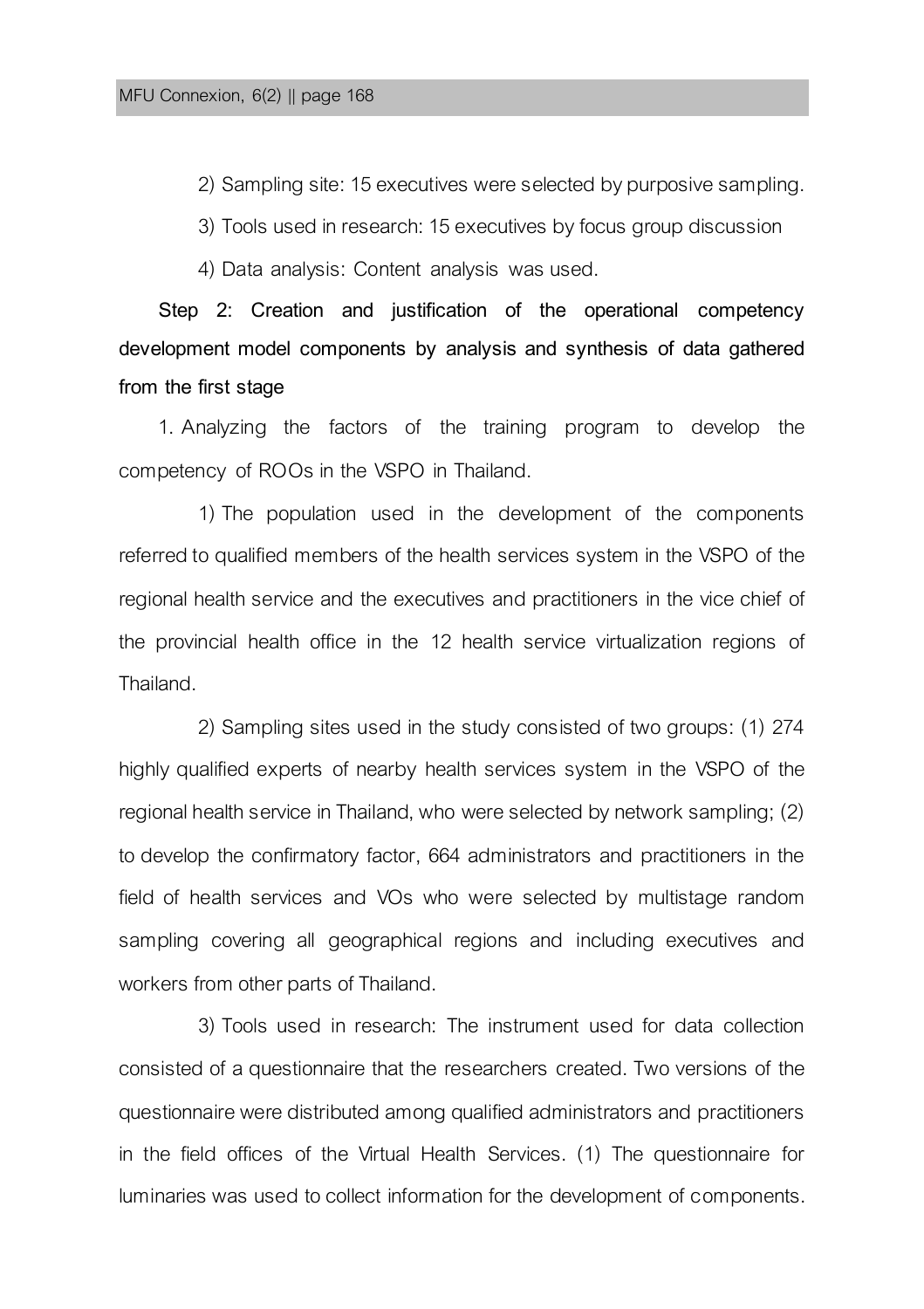It is a survey of the experts' opinions on a list of variables (40) on the form of the training program factors to develop the competency of ROOs in the VSPO in Thailand. (2) The questionnaire for administrators and practitioners in the VSPO of Thailand was the tool used to collect information for the development of component-oriented confirmation.

4) Data analysis: Developed by two elements: (1) Experts, who created the master of studies and research-related documents, and then used it as a framework to create a query. The survey collected the data from a sample of experts and analyzed it with EFA. (2) CFA, which introduces elements that are developed by experts in the framework of item 1 (above) to create a query, and a questionnaire to collect data from managers and practitioners in the 12 of VSPO of the regional health service in Thailand, and then analyzed with the  $2<sup>nd</sup>$  Order CFA.

2. Designing the training program to develop the competency of ROOs in the VSPO in Thailand.

1) Population: Experts in terms of designing the training program to develop competency

2) Sampling site: 15 experts who were selected by purposive sampling

3) Tools used in research: Focus group discussion

4) Data analysis: Content analysis was used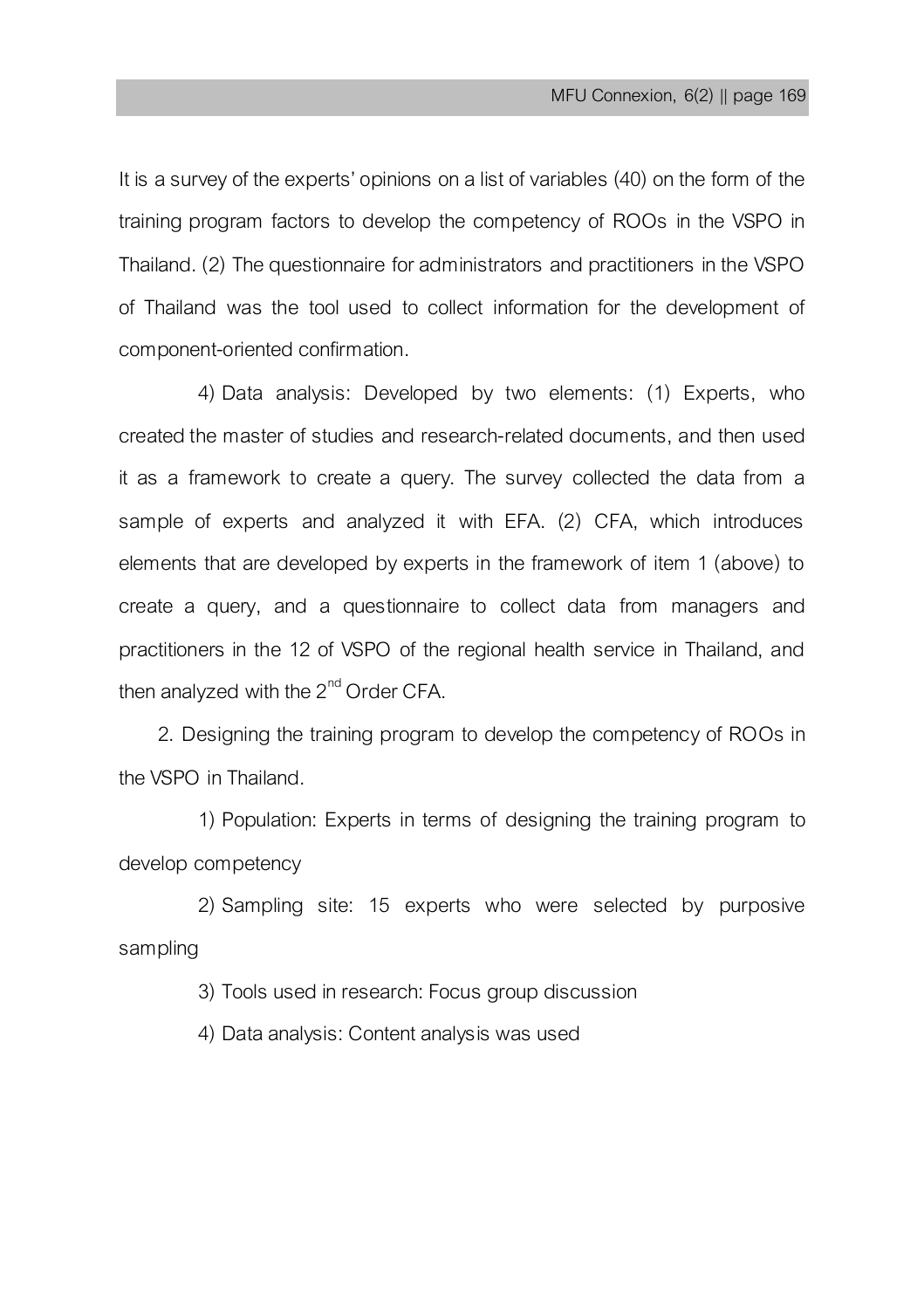# **Steps 3-4: Implementation and dissemination of results by training and evaluation of executives and practitioners**

3. Developing the operational competency of public health personnel

1) Population: This consisted of executives on various aspects, and practitioners in the Vice Chief of the Provincial Health Office in the Second Regional Health Service (Phitsanulok, Tak, Uttaradit, Sukhothai, and Phetchabun).

2) Sampling site: This consisted of 15 executives, as well as practitioners in the Vice Chief of the Provincial Health Office (regional operating officer) in the five provinces (five for each province, for a total of 25). Groups studied in this research were selected by purposive sampling. These individuals are those who have a deep understanding about the executive office of health services or those who are used to performing tasks related to health services, including in field offices.

3) Tools used in research: By passing the training program of four modules and focus group discussion.

4) Data analysis: Data were analyzed using percentage, mean, and content analysis.

### **Results**

**1. Analyzing the VSPOMM factors for SP in the regional health service in Thailand using EFA and the 2nd Order CFA**

The results of EFA for testing the suitability of the variables used in this study were analyzed using Kaiser-Meyer-Olkin (KMO) Measure of Sampling Adequacy. The result showed that the KMO of MSA was 0.890, which exceeds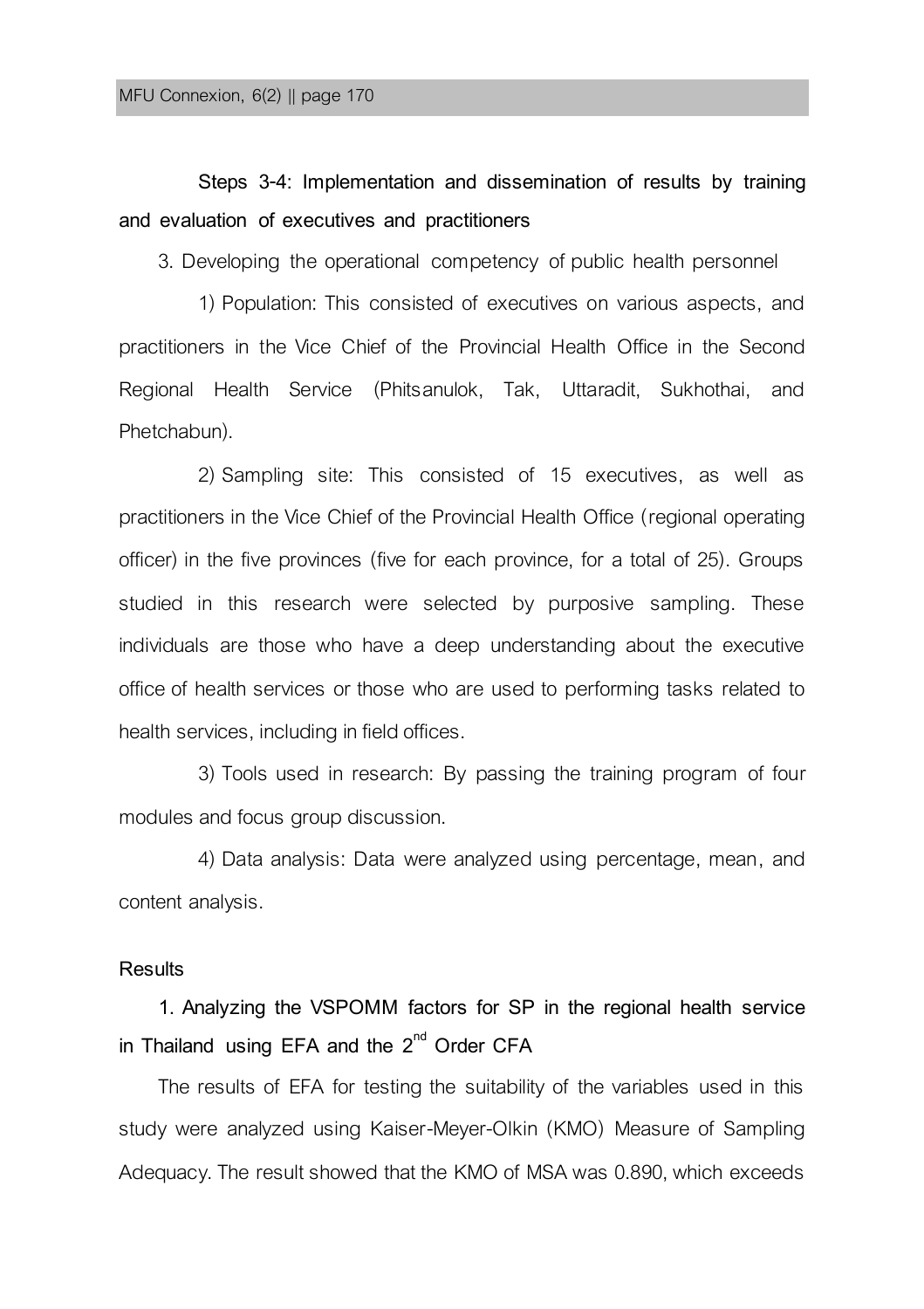0.80, indicating that the variable series was appropriate to be analyzed at a good level on the basis of Kim and Mueller (1978). Moreover, the Bartlett's test of sphericity found that the variables correlated significantly (p=0.000), which shows that different variables can be used to analyze the elements.

Results of the  $2<sup>nd</sup>$  Order CFA are analyzed to confirm that the 10 elements are classified as major elements of the four aspects as detailed in Figure 1 and Table 1.



**Figure 1** The second confirmatory factor model of the VSPOMM for SP factors in the regional health service in the regional health service in Thailand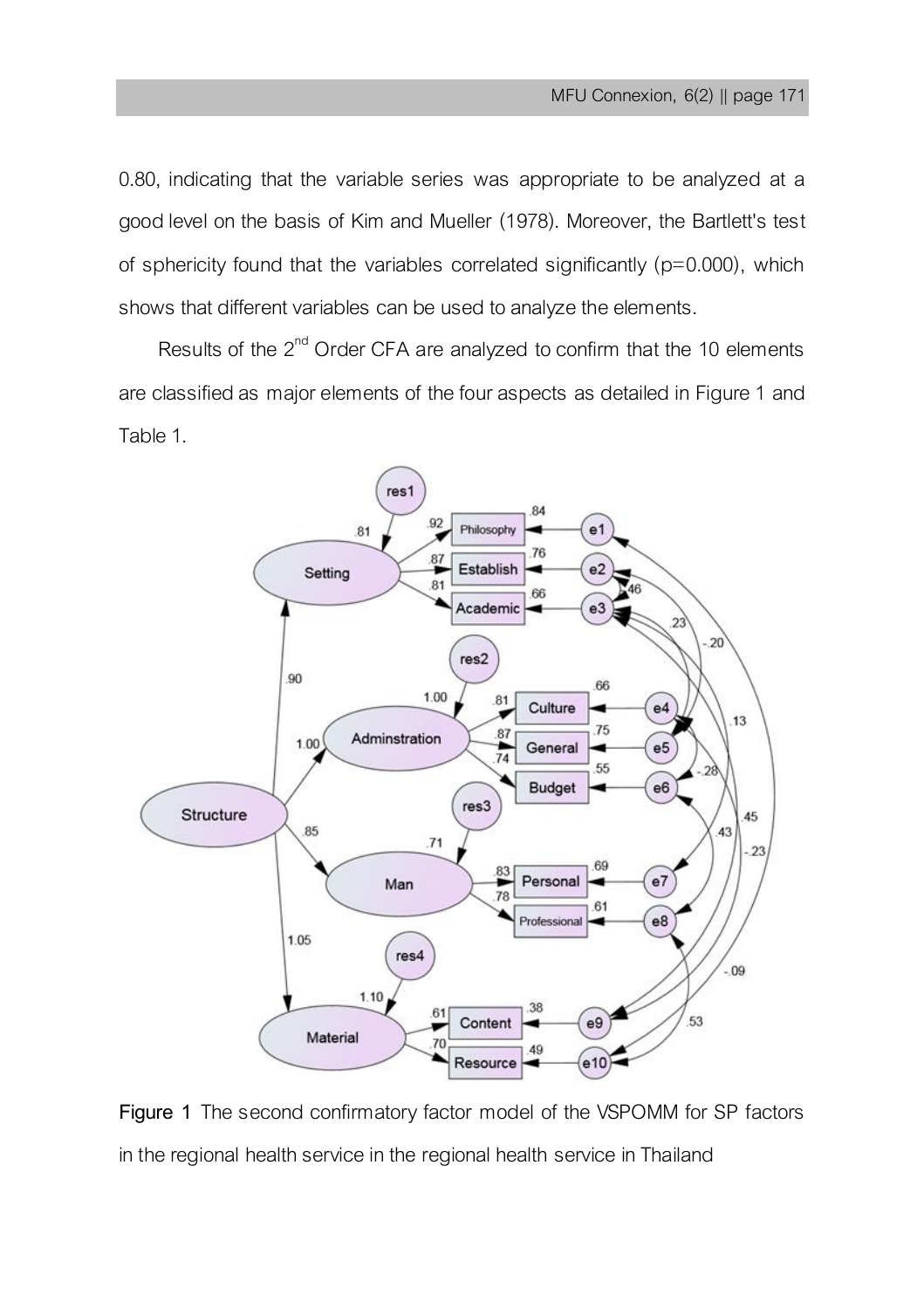| Fit Index   | Acceptable Threshold                                                                                    | The values | Consideration     | Decision |
|-------------|---------------------------------------------------------------------------------------------------------|------------|-------------------|----------|
|             | Levels                                                                                                  | obtained   |                   |          |
| Chi-square  | > 0.05                                                                                                  |            | Meet the criteria | Well     |
| $(X^2)$     |                                                                                                         | .076       |                   |          |
| CMIN/DF     | < 2.00                                                                                                  | 1.471      | Meet the criteria | Well     |
| <b>GFI</b>  | > 0.90                                                                                                  | .991       | Meet the criteria | Well     |
| <b>AGFI</b> | > 0.90                                                                                                  | .976       | Meet the criteria | Well     |
| <b>ECVI</b> | <ecvi for="" saturated<="" td=""><td>0.166</td><td>Meet the criteria</td><td>Well</td></ecvi>           | 0.166      | Meet the criteria | Well     |
|             | Model (0.290)                                                                                           |            |                   |          |
| Model AIC   | <saturated (110.00)<="" aic="" td=""><td>110.00</td><td>Meet the criteria</td><td>Well</td></saturated> | 110.00     | Meet the criteria | Well     |
| <b>NFI</b>  | > 0.90                                                                                                  | .994       | Meet the criteria | Well     |
| <b>CFI</b>  | > 0.90                                                                                                  | .998       | Meet the criteria | Well     |
| <b>RMR</b>  | ${}_{0.05}$                                                                                             | .006       | Meet the criteria | Well     |
| RMSEA       | ${}_{0.05}$                                                                                             | .027       | Meet the criteria | Well     |

**Table 1** Statistics measuring the harmony of the model with empirical data of the VSPOMM for SP factors in the regional health service in Thailand

Figure 1 and Table 1 showed that the elements model of VSPOMM factors for service plan in the regional health service in Thailand is desirable and consistent with the empirical data of the administrators and practitioners due to a statistical measure of harmony through them, showing that the variables model has good construct validity. The statistics measure the harmony through all as follows: the resulting management desirable model fits with a chi-square of 30.882, 21 degrees of freedom (DF) and is not statistically significant with a p-value of 0.076 (A good model fit would provide an insignificant result at a 0.05 threshold [Barrett, 2007]), and chisquare statistics and degree of freedom ratio (CMIN/DF) is 1.471 (Although there is no consensus regarding an acceptable ratio for this statistic,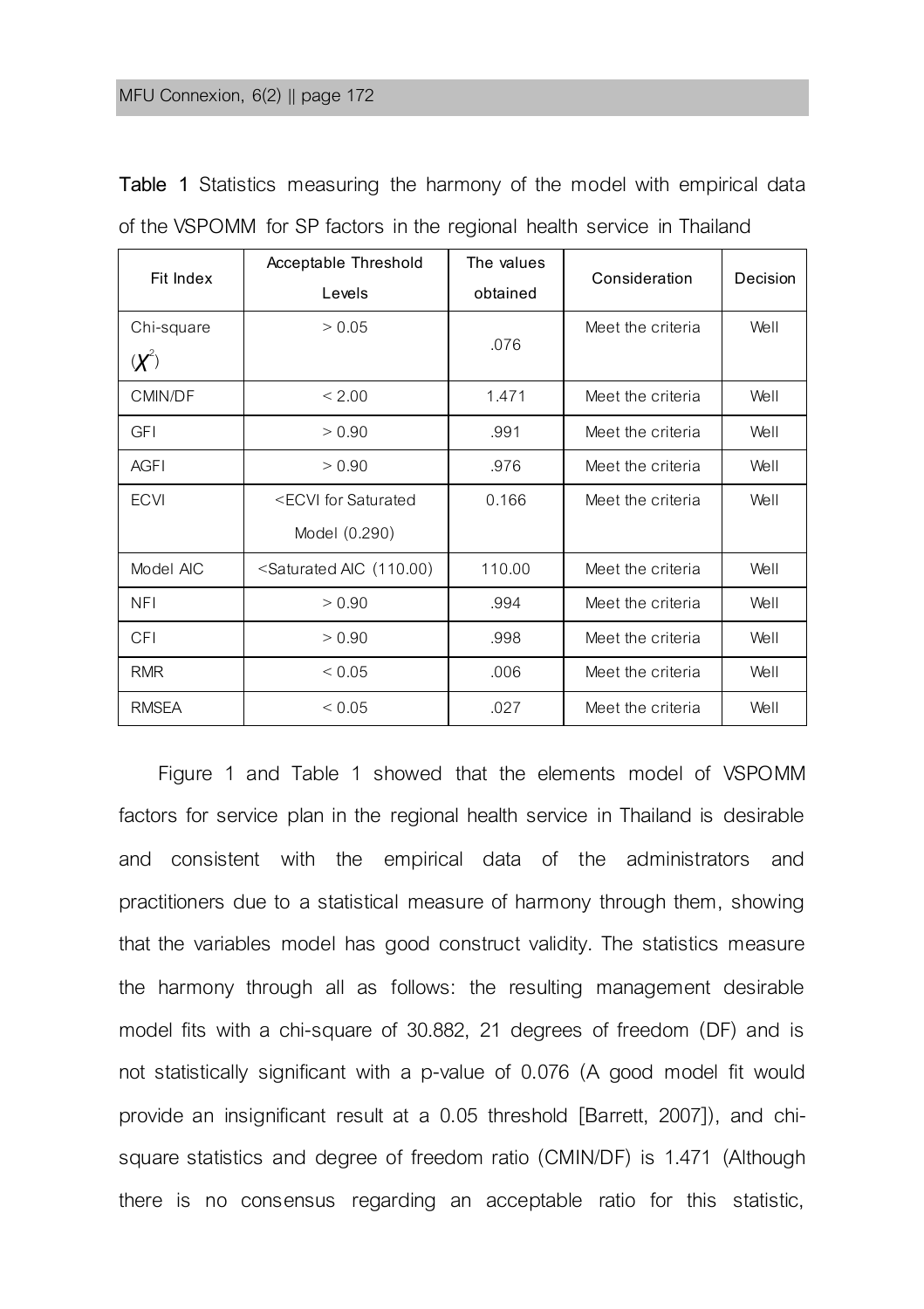recommendations range from as high as 5.0 [Wheaton et al., 1977] to as low as 2.0 [Tabachnick & Fidell, 2007]). The various goodness of fit indices are also acceptable : the goodness-of-fit index (GFI) is 0.991, and the adjusted goodness-of-fit index (AGFI) is 0.976 (Traditionally an omnibus cut-off point of 0.90 has been recommended for the GFI however, simulation studies have shown that when factor loadings and sample sizes are low a higher cut-off of 0.95 is more appropriate [Miles & Shevlin, 1998]), Expected Cross-Validation Index (ECVI) for Saturated Model is 0.166 (ECVI is a useful indicator of a model's overall fit. The model's ECVI is compared with the ECVI of independent model and the ECVI of saturated model, If the model has good overall fit, its ECVI value should be lower than both the ECVI values of the other 2 models [Byrne, 1998]), Saturated Akaike Information Criterion (AIC) is 110.00 (Probably the best known of these indices is the Akaike Information Criterion [AIC] or the Consistent Version of AIC [CAIC] which adjusts for sample size [Akaike, 1974]). These statistics are generally used when comparing non-nested or non-hierarchical models estimated with the same data and indicates to the researcher which of the models is the most parsimonious. Smaller values suggest a good fitting, parsimonious model however because these indices are not normed to a 0- 1 scale it is difficult to suggest a cut-off other than that the model that produces the lowest value is the most superior. It is also worth noting that these statistics need a sample size of 200 to make their use reliable (Diamantopoulos & Siguaw, 2000), the normed-fit index (NFI) is 0.994 [More recent suggestions state that the cut-off criteria should be NFI  $\geq$  .95 (Hu & Bentler, 1999), the comparative fit index (CFI) is 0.998 (a value of CFI  $\ge$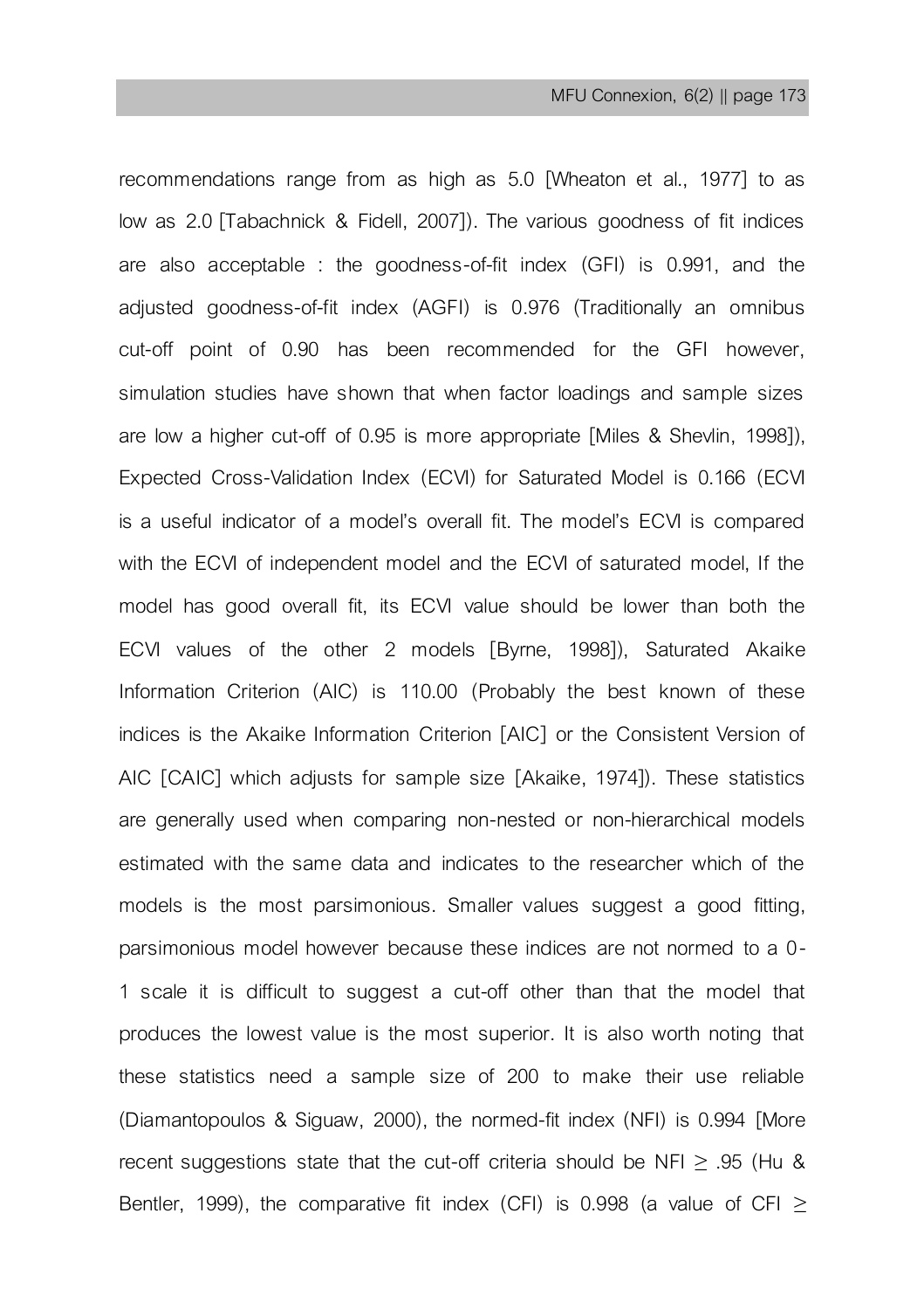0.95 is presently recognized as indicative of good fit [Hu & Bentler, 1999]), and the root mean square residual (RMR) is 0.006 (Values for the SMR range from zero to 1.0 with well fitting models obtaining values less than 0.05 [Byrne, 1998; Diamantopoulos & Siguaw, 2000]) while the root mean square error of approximation (RMSEA) is 0.027 (more recently, a cut-off value close to 0.06 [Hu & Bentler, 1999] or a stringent upper limit of 0.07 [Steiger, 2007]).

It can be seen that the VSPOM factors for service plan in the regional health service in Thailand is desirable since it includes the four aspects: (1) Material; the tools to support the work of health services consists of two elements; (2) Administration; the general management includes three elements; (3) Setting; the framework for the establishment of the Health Service Virtual Office consists of three elements; and (4) Man; the administrative staff consists of two elements. This leads to a total of ten components: (1) RESOURCE (The resources, operational support, health services); (2) CONTENT (Developing academic subject); (3) GENERAL (General administration); (4) CULTURE (Culture of the organization); (5) BUDGET (budget administration); (6) PHILOSOPHY (Organization philosophy); (7) ESTABLISH (Establishing and administrative in the health service virtualization); (8) ACADEMIC (Academic Administration); (9) PERSONNEL (Personnel administration); and (10) PROFESSIONAL(Professional staff)

**2. Defining the operational competency of public health personnel in the VSPO and competency assessment** 

An inspector of the Ministry of Public Health has determined that a midlevel public health executive must have the following eight traits: (1)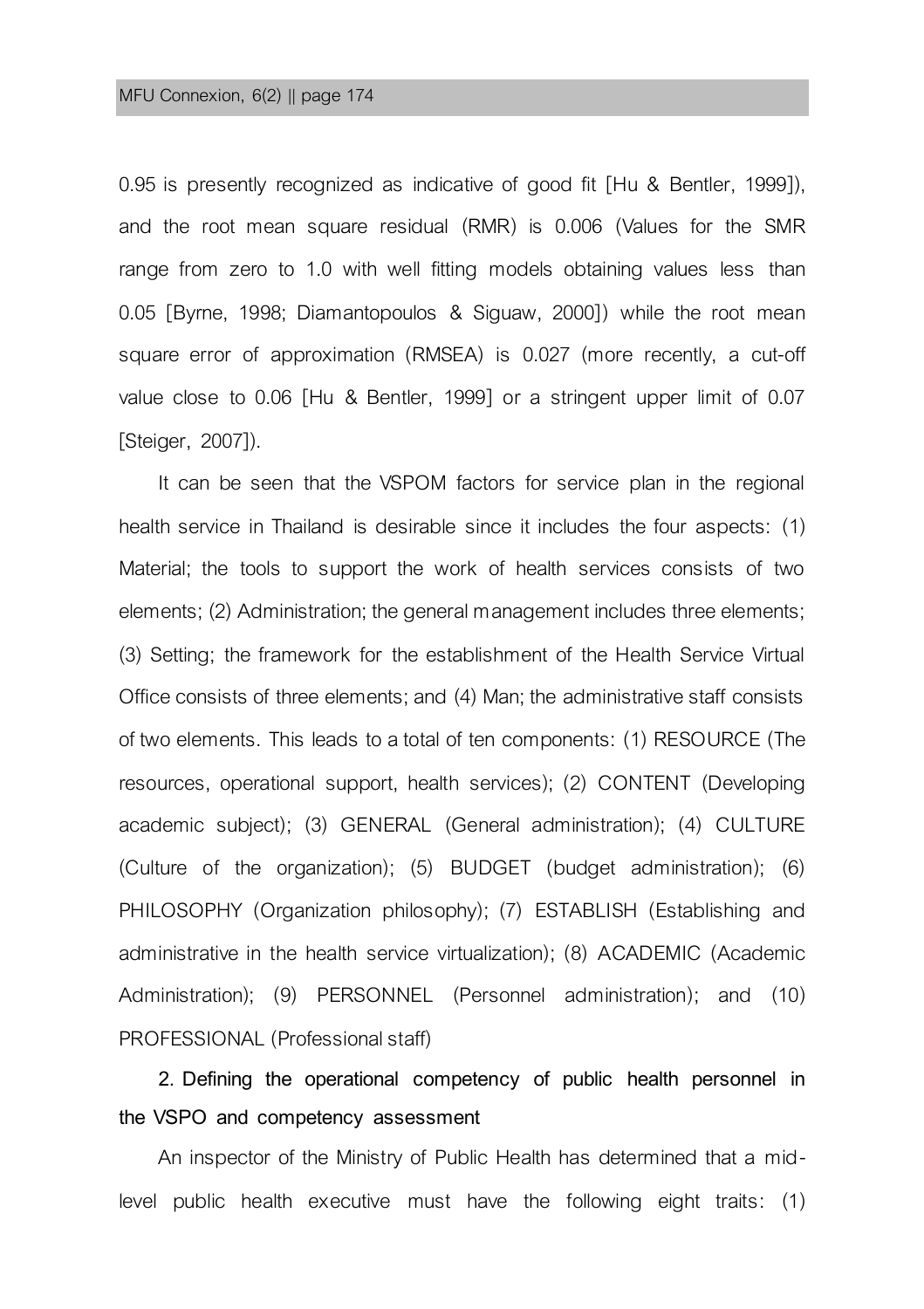Achievement motivation. (2) Service mind. (3) Expertise. (4) Integrity. (5) Teamwork. (6) Creative and systematic thinking. (7) The consciousness of living by the principles of self-sufficiency. (8) Creating a network of goodwill

A certain level of performance is required for public health personnel in the VSPO which was even more than what was expected from civil servants and the performance of mid-level public health executives. In descending order of importance, the position requires people with the following qualifications: (1) Communication skills, (2) Knowledge broker. (3) System expert.

#### **3. Analyzing the need and guidelines for improving competency**

It was the consensus opinion of executives on various aspects, and practitioners in the Vice Chief of the Provincial Health Office in the Second Regional Health Service that there were the needs for operational competency among public health personnel in the following areas (in descending order of importance): (1) communication skills; (2) knowledge broker; and (3) system expert. They also agree that there was a need for operational competency development for public health personnel in the VSPO by training.

**4. Analyzing the training program factors to develop competency of ROOs in the VSPO in Thailand** (Boonda et al., 2016)

The results of EFA for testing the suitability of the variables used in this study were analyzed using the KMO Measure of Sampling Adequacy. The results showed that the KMO of MSA was 0.959, which exceeds 0.80, showing that the variable series was appropriate to be analyzed at a good level on the basis of [Kim](https://www.google.co.th/search?hl=th&tbo=p&tbm=bks&q=inauthor:%22Jae-On+Kim%22&source=gbs_metadata_r&cad=10) and [Mueller](https://www.google.co.th/search?hl=th&tbo=p&tbm=bks&q=inauthor:%22Charles+W.+Mueller%22&source=gbs_metadata_r&cad=10) (1978). Moreover, Bartlett's test of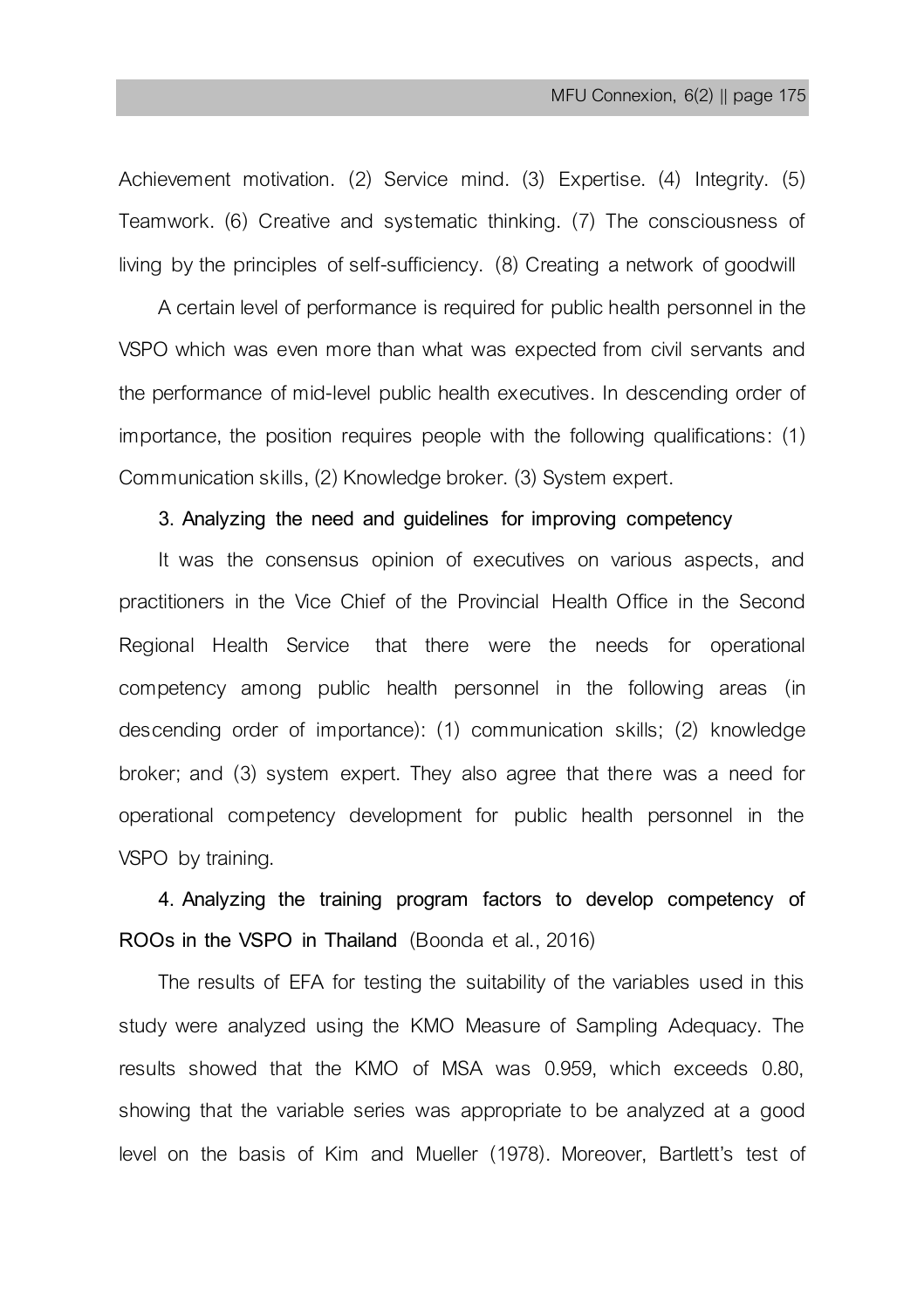sphericity found that the variables correlated significantly (p=0.000), which showed that different variables can be used to analyze the elements.

Results of the  $2^{nd}$  Order CFA are analyzed to confirm that the 4 elements are the four aspects as detailed in Figure 2 and Table 2.



Figure 2 The 2<sup>nd</sup> Order CFA Model of the Training Program Factors to Develop Competency of ROO in the VSPO in Thailand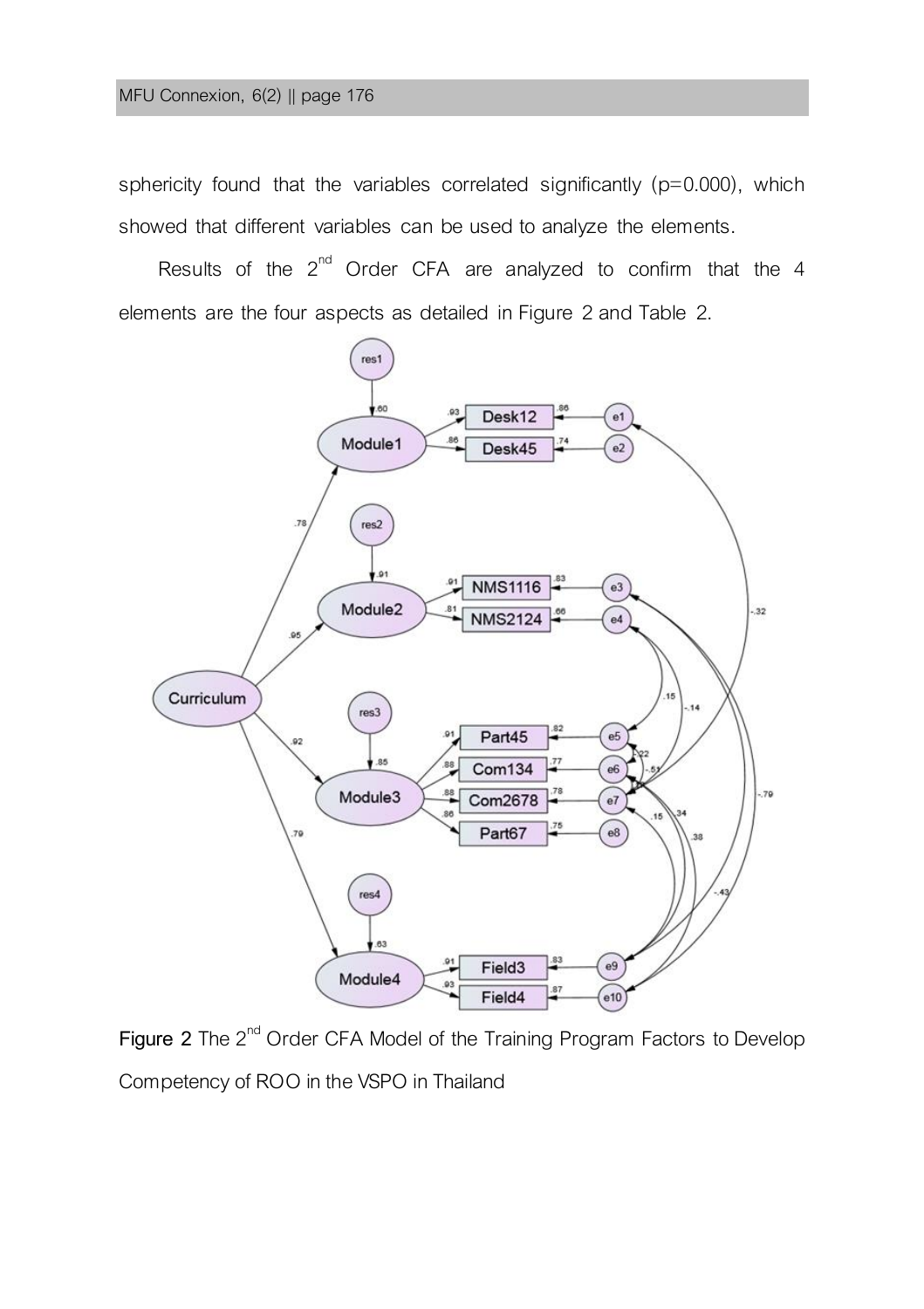**Table 2** Statistics measuring the harmony of the model with empirical data of the Training Program Factors to Develop Competency of ROO in the VSPO in Thailand

| Fit Index     | Acceptable Threshold                                                                                    | The values | Consideration     | Decision |
|---------------|---------------------------------------------------------------------------------------------------------|------------|-------------------|----------|
|               | Levels                                                                                                  | obtained   |                   |          |
| Chi-square    | > 0.05                                                                                                  |            | Meet the criteria | Well     |
| $\mathcal{X}$ |                                                                                                         | .055       |                   |          |
| CMIN/DF       | < 2.00                                                                                                  | 1.550      | Meet the criteria | Well     |
| <b>GFI</b>    | > 0.90                                                                                                  | .991       | Meet the criteria | Well     |
| <b>AGFI</b>   | > 0.90                                                                                                  | .975       | Meet the criteria | Well     |
| <b>ECVI</b>   | <ecvi for="" saturated<="" td=""><td>0.166</td><td>Meet the criteria</td><td>Well</td></ecvi>           | 0.166      | Meet the criteria | Well     |
|               | Model (0.290)                                                                                           |            |                   |          |
| Model AIC     | <saturated (110.00)<="" aic="" td=""><td>110.00</td><td>Meet the criteria</td><td>Well</td></saturated> | 110.00     | Meet the criteria | Well     |
| NFI           | > 0.90                                                                                                  | .995       | Meet the criteria | Well     |
| <b>CFI</b>    | > 0.90                                                                                                  | .998       | Meet the criteria | Well     |
| <b>RMR</b>    | ${}_{0.05}$                                                                                             | .008       | Meet the criteria | Well     |
| RMSEA         | ${}_{0.05}$                                                                                             | .029       | Meet the criteria | Well     |

Table 2 and Figure 2 showed that the elements of the training program that include four aspects are main elements and tensub-elementshave good construct validity. Because the model is consistent with the empirical data, it is in good shape. The statistics measure the harmony through all as follows: the resulting management desirable model fits with a chi-square of 30.997, 20 degrees of freedom (DF) and is not statistically significant with a p-value of 0.055, and chi-square statistics and degree of freedom ratio (CMIN/DF) is 1.550 (Although there is no consensus regarding an acceptable ratio for this statistic, recommendations range from as high as 5.0 [Wheaton et al., 1977] to as low as 2.0 [Tabachnick & Fidell, 2007]). The various goodness of fit indices are also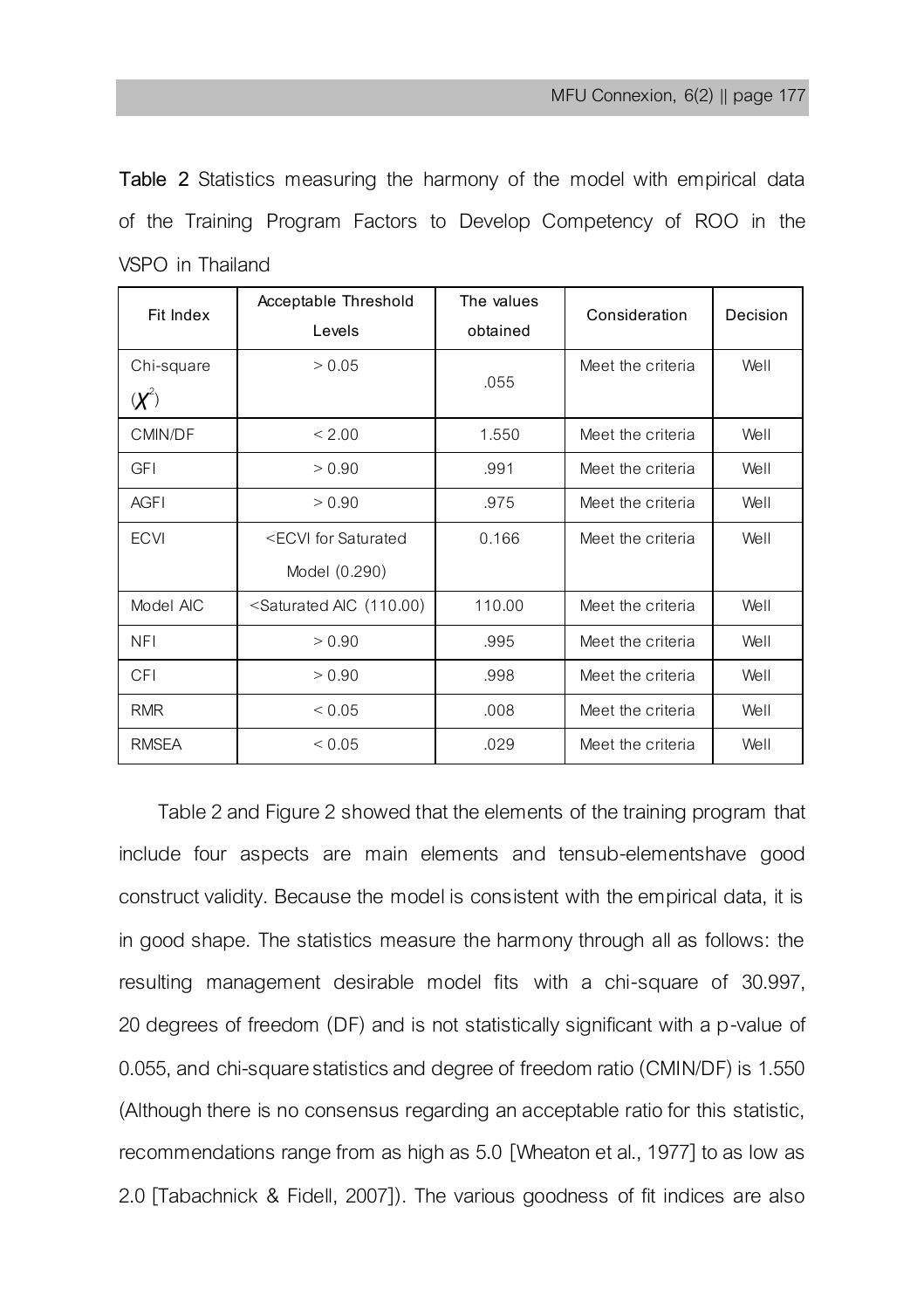acceptable: the goodness-of-fit index (GFI) is 0.991, and the adjusted goodness-of-fit index (AGFI) is 0.975 (Traditionally an omnibus cut-off point of 0.90 has been recommended for the GFI however, simulation studies have shown that when factor loadings and sample sizes are low a higher cut-off of 0.95 is more appropriate [Miles & Shevlin, 1998]), expected cross-validation index (ECVI) for saturated model is 0.166 (The model's ECVI is compared with the ECVI of independent model and the ECVI of saturated model, If the model has good overall fit, its ECVI value should be lower than both the ECVI values of the other 2 models [Byrne, 1998]), Saturated akaike information criterion (AIC) is 110.00 [Probably the best known of these indices is the Akaike Information Criterion (AIC) or the consistent version of AIC (CAIC) which adjusts for sample size (Akaike, 1974). These statistics are generally used when comparing nonnested or non-hierarchical models estimated with the same data and indicates to the researcher which of the models is the most parsimonious. Smaller values suggest a good fitting, parsimonious model however because these indices are not normed to a 0-1 scale it is difficult to suggest a cut-off other than that the model that produces the lowest value is the most superior. It is also worth noting that these statistics need a sample size of 200 to make their use reliable (Diamantopoulos & Siguaw, 2000), the normed-fit index (NFI) is 0.995 (More recent suggestions state that the cut-off criteria should be NFI  $\geq$  0.95 [Hu & Bentler, 1999]), the comparative fit index (CFI) is 0.998 (a value of CFI  $\geq$  0.95 is presently recognized as indicative of good fit [Hu & Bentler, 1999]), and the root mean square residual (RMR) is 0.008 (Values for the SMR range from zero to 1.0 with well fitting models obtaining values less than 0.05 [Byrne, 1998; Diamantopoulos & Siguaw, 2000]) while the root mean square error of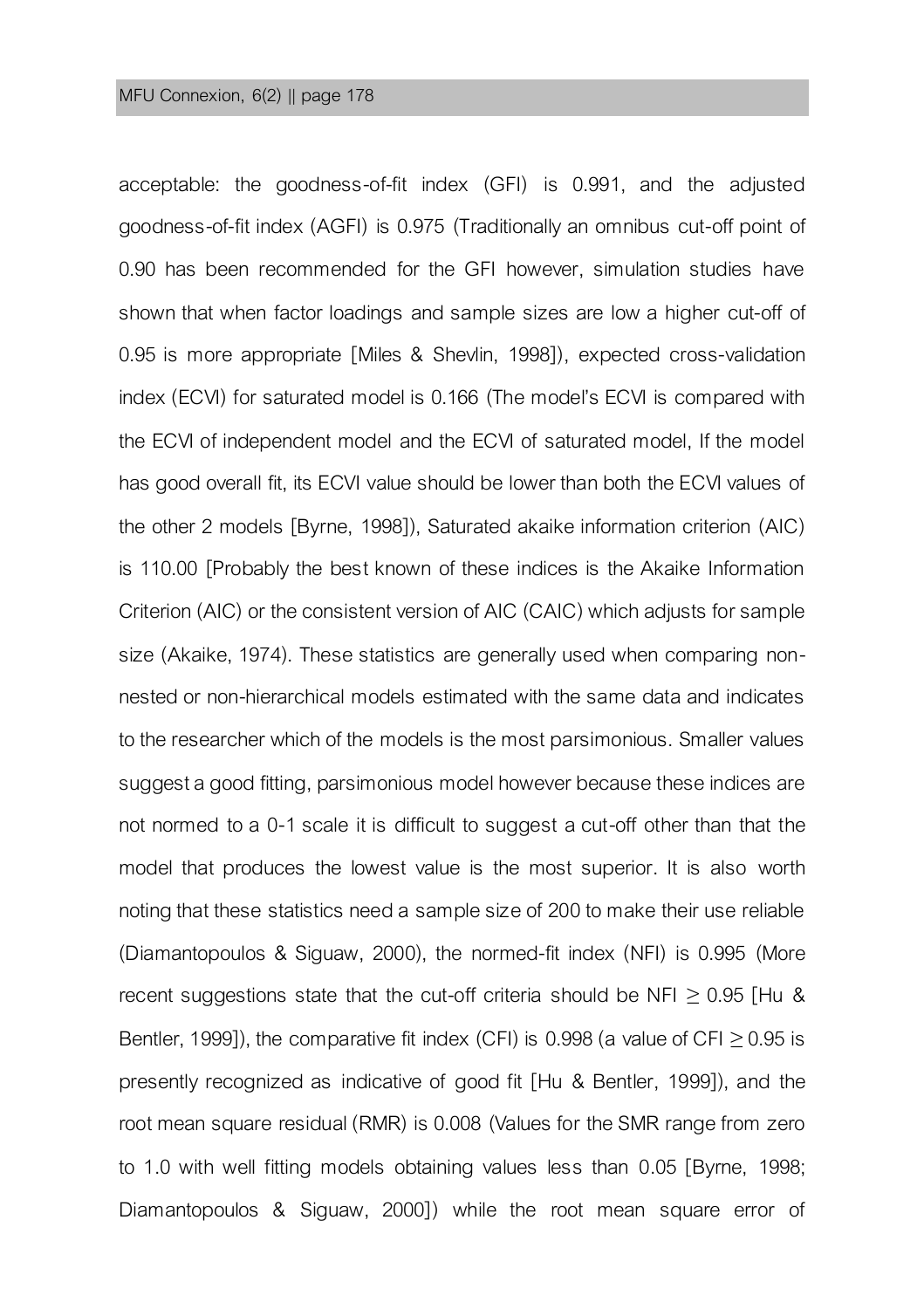approximation (RMSEA) is 0.029 (more recently, a cut-off value close to 0.06 [Hu & Bentler, 1999] or a stringent upper limit of 0.07 [Steiger, 2007]). It can be seen that the Training Program Factors to Develop Competency of ROOs in the VSPO in Thailand is desirable since it includes the following four aspects: (1) Module 1: Health Sector Reform and Regional Health System, two elements; (2) Module 2: Management, Leadership and Partnership for Regional Health, two elements; (3) Module 3: Competency of ROO, four elements; and (4) Module 4: Field Study, two elements. This yielded a total of 10 components: (1) DESK12 (Service Plan and Personnel Administration); (2) DESK45 (Fiscal and Monetary, Internal Control and Risk Management); (3) NMS1116 (New management skills, System Thinking, Analytical Thinking, Synthesis Thinking, Conflict Management part 1, Leadership); (4) NMS2124 (Positive Thinking, Conflict Management part 2, Negotiation Skill Contingency Management); (5) PART45 (Network Management, Team Building); (6) PART67 (Project Management, Monitoring and data definition); (7) COM134 (Presentation of Methods and Data for monitoring, Presentation skill, Conference management skill); (8) COM2678 (Researching, learning skill, Communication skill exercise, Action plan work shop, Preparation to study in the fields work shop); (9) FIELD3 (Summary to adjust Strategies, KPI and Action Plan); and (10) FIELD4 (Summary to present for Administrators in the VSPO).

## **5. Designing the training program to develop the competency of ROOs in the VSPO in Thailand**

By beginning from steps 1 and 2 in the research process includes studying the data and information, analysis and synthesis of the components of structure in the VSPOMM for SP from data and experts, and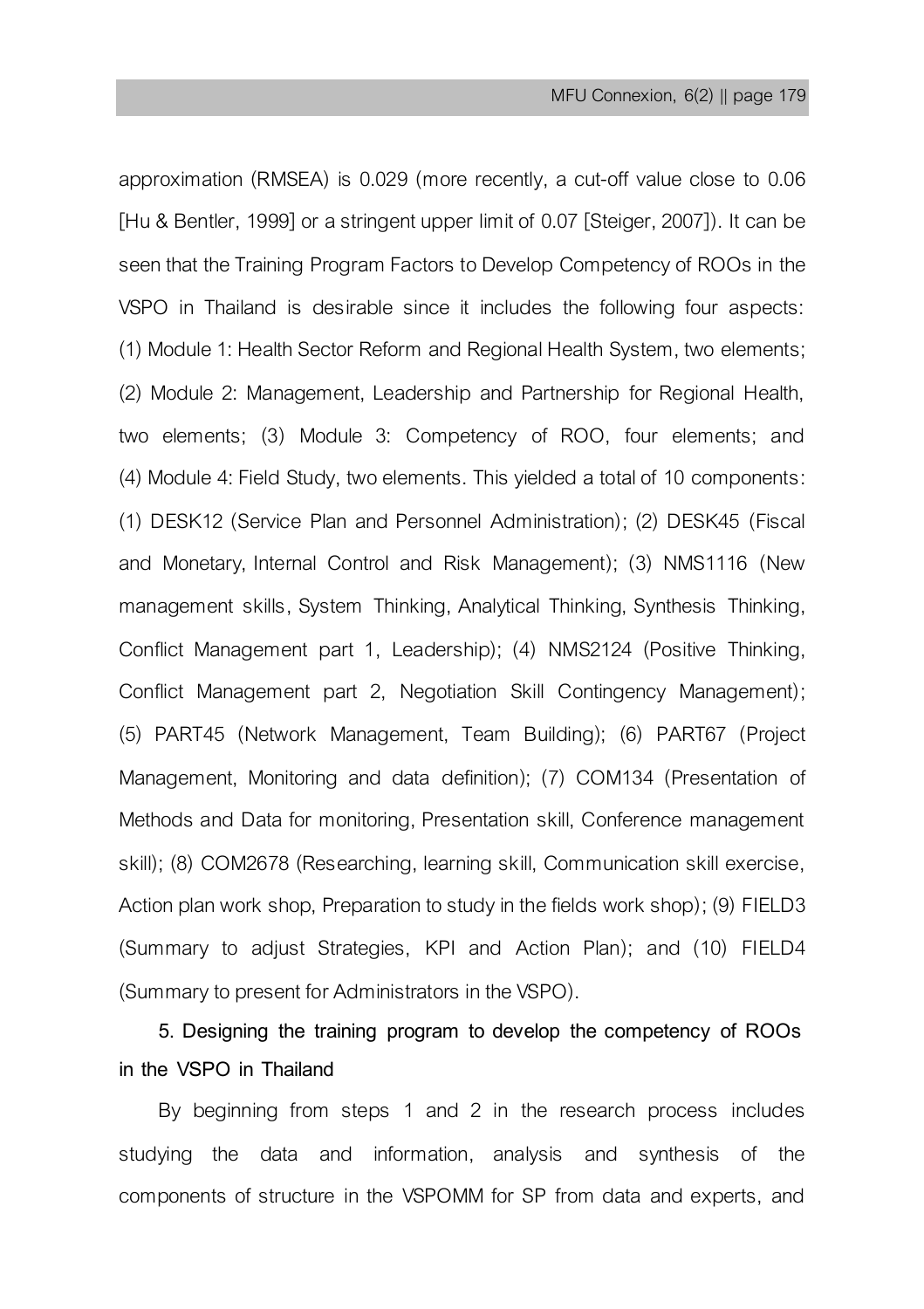then creation of the components of a new training program. Subsequently, this has brought both the elements of structure and training program analyzed by SEM, which is developed by two elements: (1) EFA and (2) second-order CFA. The results of the second-order CFA from the data of the administrators and practitioners in the VSPO in the regional health service in Thailand indicated that the elements of the training program that include four aspects of main elements and 10 sub-elements have good construct validity. Because the model is consistent with the empirical data, it is in good shape. Then, new training program to develop the competency of ROO in a VSPO in Thailand was created and the optimal training program to develop the competency of ROO in a VSPO in Thailand was determined. The results of the training program to develop the competency of ROO in a VSPO in Thailand are presented with four modules in the following order: (1) Module 1: Health Sector Reform and Regional Health System; (2) Module 2: Management, Leadership, and Partnership for Regional Health; (3) Module 3: Competency of ROO; and (4) Module 4: Field Study as detailed in Table 3.

**Table 3** Structure of the Training Program Factors to Develop Competency of ROO in the VSPO in Thailand

| Side    | Core Component                                                        |  |
|---------|-----------------------------------------------------------------------|--|
| MODULE1 | 1. Service Plan and Personnel Administration                          |  |
|         | 2. Fiscal and Monetary, Internal Control and Risk Management          |  |
| MODULE2 | New management skills, System Thinking, Analytical Thinking,<br>3.    |  |
|         | Synthesis Thinking, Conflict Management part1, Leadership             |  |
|         | Positive Thinking, Conflict Management part2, Negotiation Skill<br>4. |  |
|         | Contingency Management                                                |  |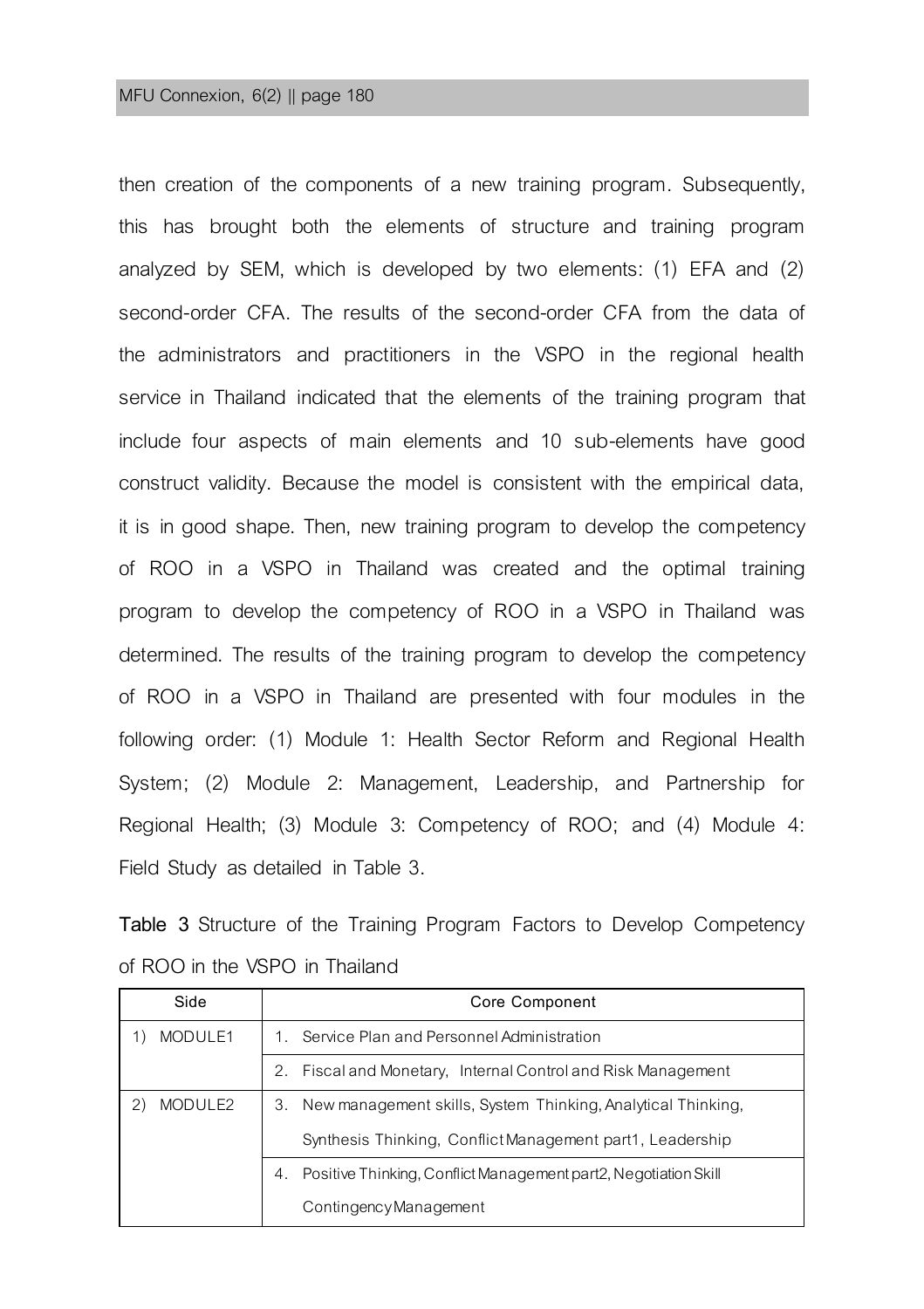| Table 3 (continued) |
|---------------------|
|                     |

| Side                 | Core Component                                                             |  |
|----------------------|----------------------------------------------------------------------------|--|
| 3)<br>MODULE3        | 5. Network Management, Team Building                                       |  |
|                      | Project Management, Monitoring and data definition<br>6.                   |  |
|                      | Presentation of Methods and Data for monitoring, Presentation skill,<br>7. |  |
|                      | Conference management skill                                                |  |
|                      | Researching, learning skill, Communication skill exercise, Action<br>8.    |  |
|                      | plan work shop, Preparation to study in the fields work shop               |  |
| <b>MODULE4</b><br>4) | 9. Summary to adjust Strategies, KPI and Action Plan                       |  |
|                      | Summary to present for Administrators in the VSPO<br>10.                   |  |

And results of the data analysis and the opinions of the practitioners in the Vice Chief of the Provincial Health Office in the Second Regional Health Service, and executives in all provinces in Thailand from try out about the training in Step 3 (Implementation using the various practitioners in the Vice Chief of the Provincial Health Office in 5 provinces [25 people] who attended the training courses of the field practitioners of the province) and in Step 4 (Evaluating the 15 executives [Service Provider Board] who managed in VSPO of the Ministry of Public Health in Thailand) found that most practitioners and executives agreed on most issues of the 4 modules.

After that, this study was research and development and was conducted in four stages, as follows: (1) to study the method of operational competency development model based on problem based learning principles from related documents and literatures; (2) to develop and evaluate the quality of the operational competency development model by 5 experts and then a pilot study again was conducted for one group (15 persons); (3) implement the developed operational competency development model to compare public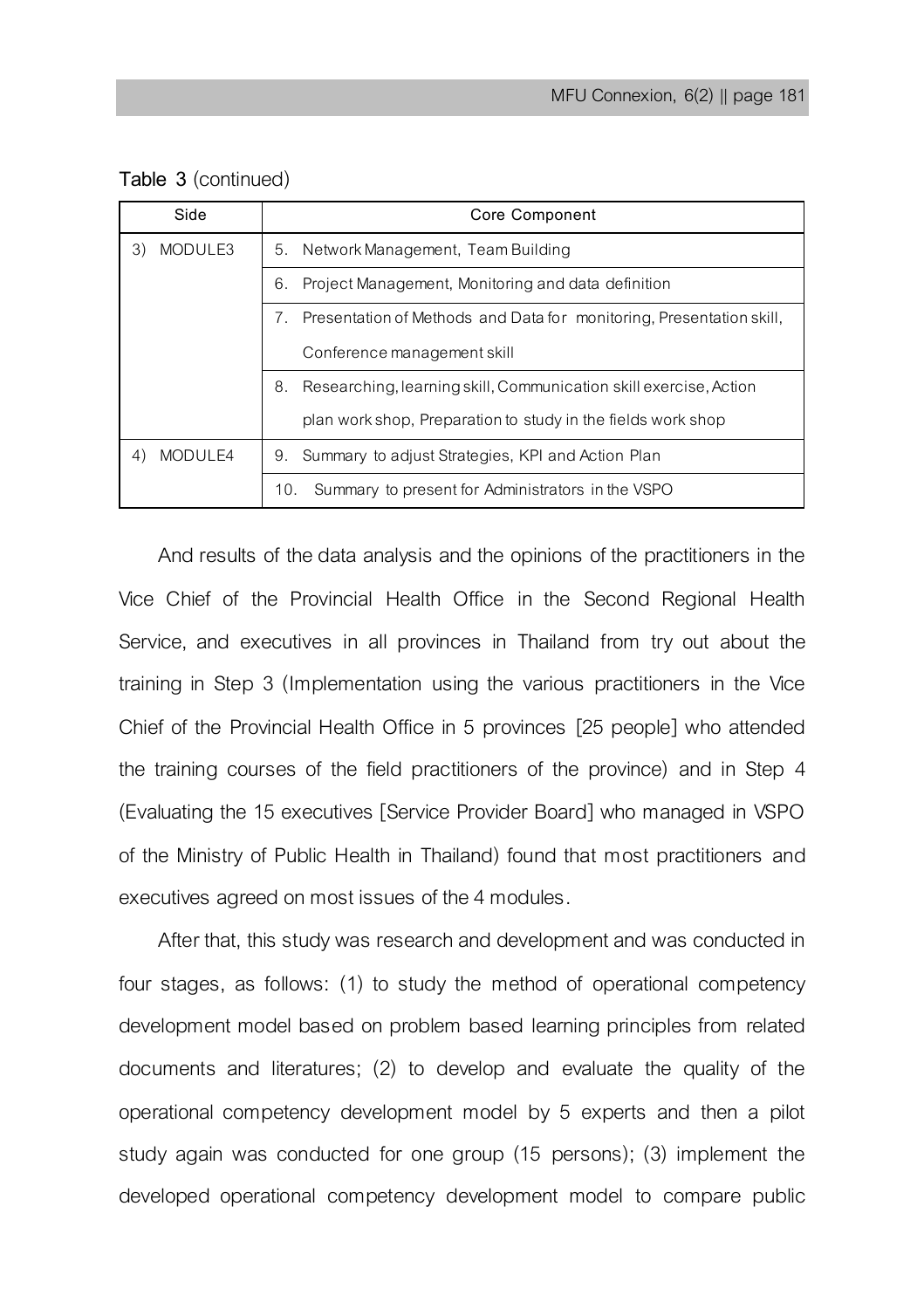#### MFU Connexion, 6(2) || page 182

health personnel's skill before and after attended the activities; (4) investigate the satisfaction of public health personnel towards the developed model. The samples in this study research were one group of public health personnel (15 persons) by purposive sampling technique from the Lampang Provincial Health Office. The instruments used for data collection was lesson plan, skill test, and satisfaction questionnaires. Descriptive statistics such as means, standard deviations were computed, and t-test dependent was used to compare pre-test and post-test means.

And the findings were as follows: (1) the developed operational competency development model consisted of 5 components; principles, objectives, contents, instructional procedures, assessment and evaluation as Figure 3. (2) The quality of the model checked by experts was good. (3) The results of the experiment showed that the operational competency development model following the stage was smooth.



**Figure 3** Components of an Operational Competency Development Model of Public Health Personnel in the Virtual Service Provider Office (VSPO) in Thailand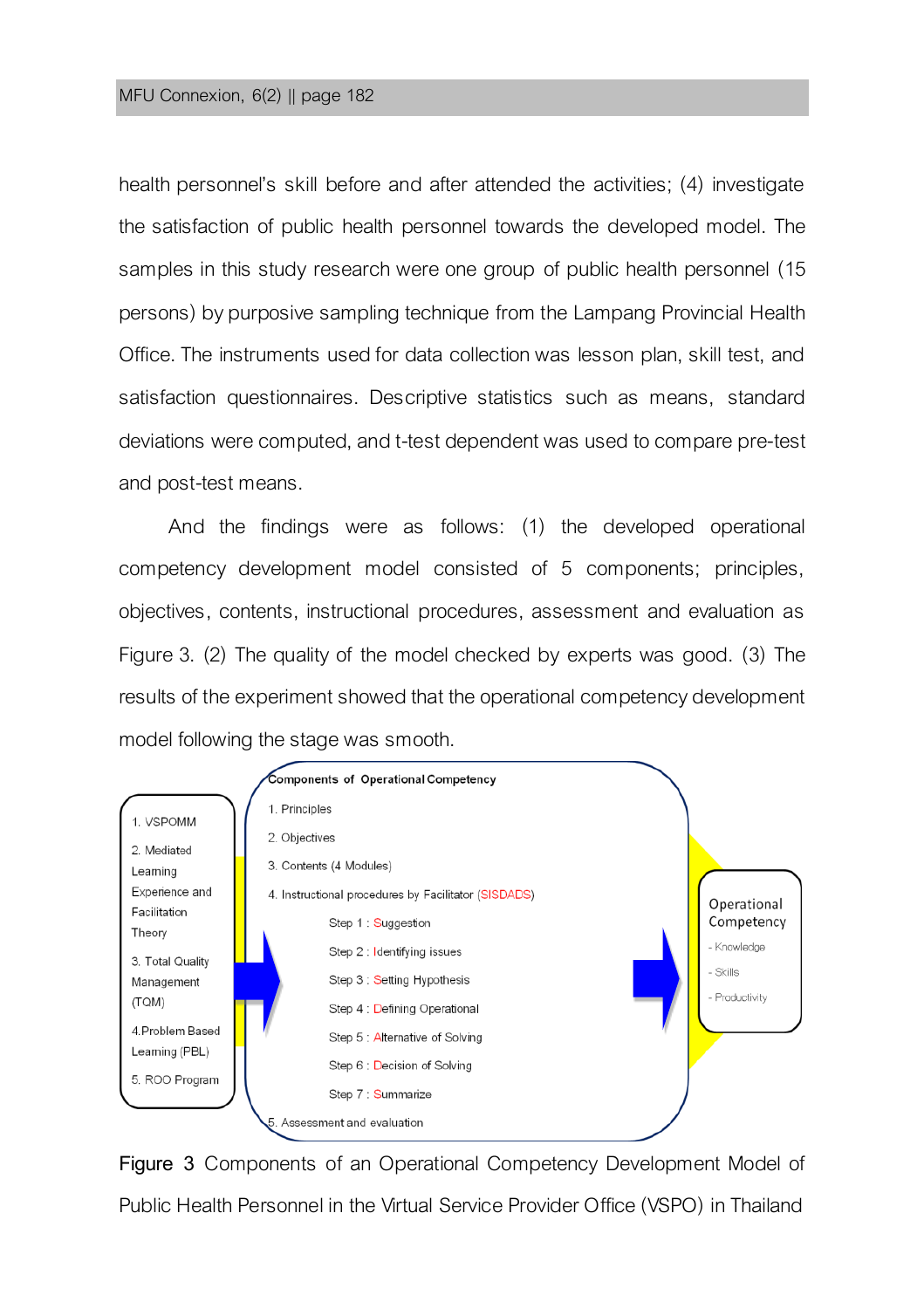### **6. Developing the operational competency of public health personnel**

The results of achievements for developing the operational competency of public health personnel after training with 4 modules, lesson plan, skill test, and satisfaction questionnaires showed that the knowledge of practitioners who were trained at competency level 1 had improved from 75.00% to 88.35%. The knowledge of practitioners at level 2 increased from 82.50% to 87.50%. The achievement of skills by behavioral observation suggested that practitioners at level 1 had increased their skills from 50.30% to 75.00%. Practitioners at level 2 increased their skills from 60.50% to 79.50%. Evaluation of the productivity from group process and reports before and after the training program for 3 major elements showed that SWOT analysis increased from 76.69% to 96.78%, determination strategies rose from 86.86% to 98.25%, and transformation strategies to action plan rose from 80.52% to 95.64%.

The public health personnel's competency after the intervention was significantly higher than before at 0.01. And the level of satisfaction towards the task analysis management was at a high level.

## **Discussion and Conclusion**

The results of developing a training program to develop the competency of ROO in a VSPO in Thailand, which practitioners and executives agreed with the points on four modules, found that the course focused on adult learning and active learning, which the participants agreed that the course is appropriate and useful, can be applied better. This is in response to VSPO, which is a new key management mechanism created to realize the health service system development plans and also a mechanism established to bring about the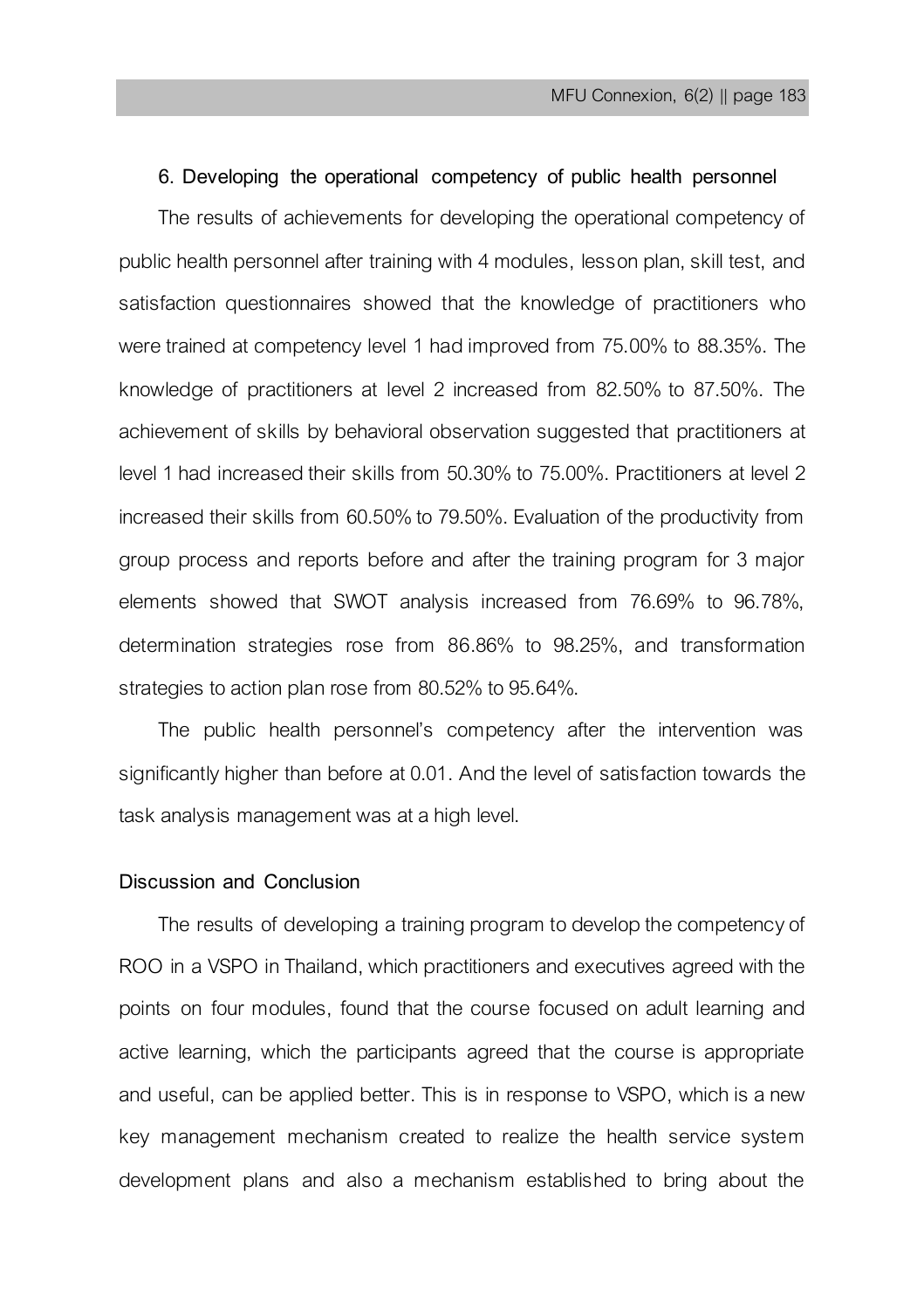#### MFU Connexion, 6(2) || page 184

integration of all elements of the health system that is composed of seven factors. These components of variables were analyzed by EFA and secondorder CFA to use as a basis of the training program design by creating the components of a new training program. The elements considered are as follows: (1) health sector reforms, (2) regional health system, (3) new management, (4) leadership, (5) partnership for regional health, (6) competency of the regional officer, and (7) field learning. Then, the optimal training program was determined.

In the part of the effectiveness of the training program to develop the competency of ROO in a VSPO in Thailand, achievement evaluation of knowledge, skills, and practices by facilitators and self-assessment of the performance of public administration as well as follow-up comments in a meeting with the trainees found the following results: (1) The role and performance management of the participants before and after the training program have different average scores, which showed statistically significant difference (P<0.05). In terms of the facilitator role, mentor role, innovator role, broker role, producer role, director role, and coordinator role, the average scores of the monitor role were statistically insignificant difference (P>0.05). The role of the regulator that seems like a watchful and intrusive gaze means supervision, and snooping seems like a controlling or nosy activity but is an act to maintain the high performance of the personnel and team. Depending on who is trained, there are a variety of positions, not working directly in the VSPO and not the role full potential because it does not mandate directly. (2) The desirable competencies of ROO in the VSPO equivalent to middle-level public health administrators in eight aspects are (1) achievement orientation, (2) good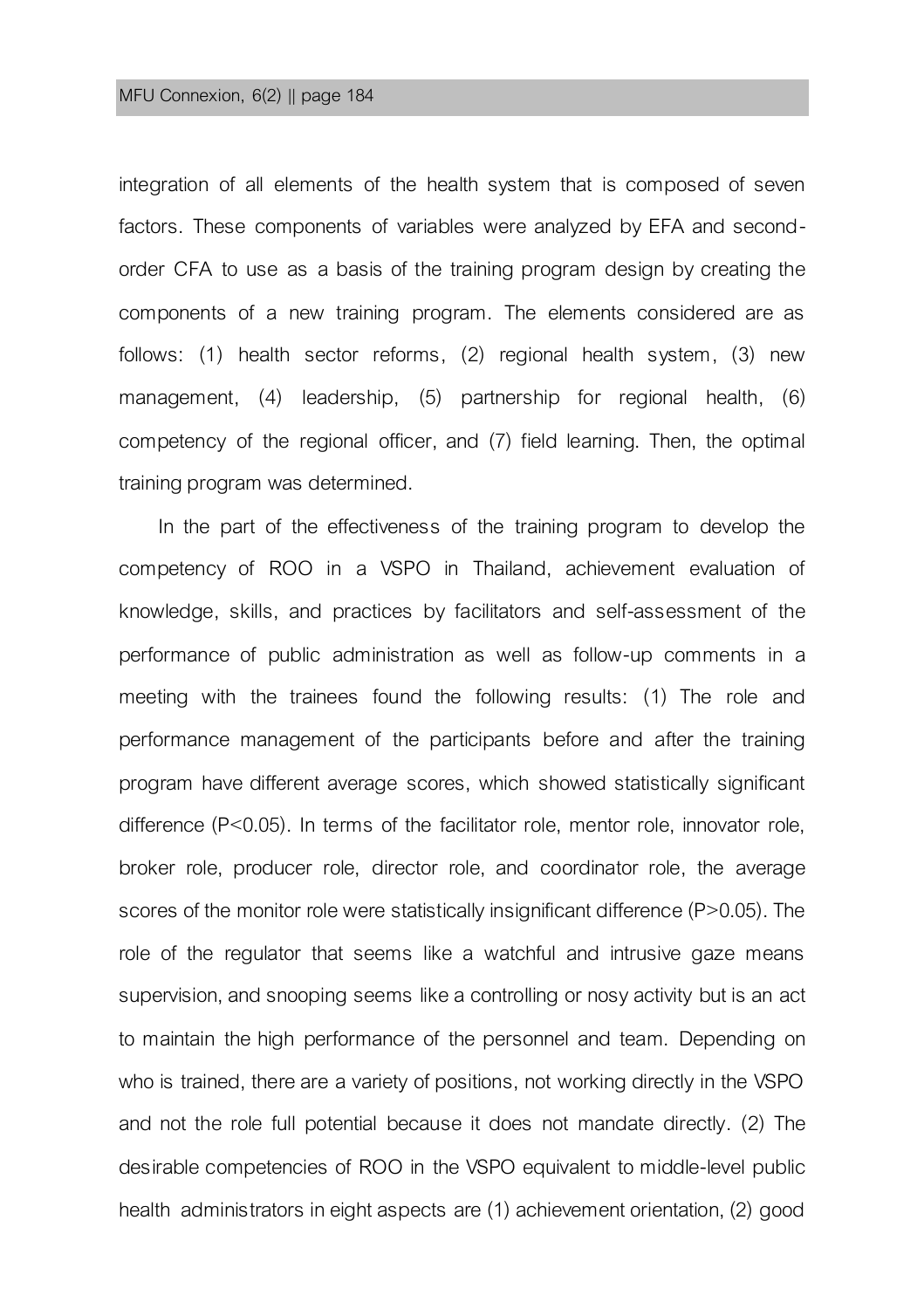service, (3) accumulating expertise in careers but focusing on the knowledge broker, (4) virtue ethics and dignity, (5) cooperation, (6) systems thinking: creative but focusing on the system experts, (7) consciousness of living based on the sufficiency, and (8) building alliances in the management but focusing on communication technology and information.The average comparison before and after the training program in the eight performances showed statistically significant difference (P<0.05). This might be due to the training model, activities to promote teamwork, creating a supportive network mutual help, and teamwork. Learning portfolio is an exchange between members with similar properties. It is an important platform that complements the knowledge and exchange experiences in view of the development of responsibility for the virtual organization.

A reflection of the views from people outside the organization (outside in) helps promote sustainability expertise. In addition, the performance of ROO in the VSPO equivalent to middle-level public health executives in eight aspects is a needed feature of the Ministry of Public Health that administrators at all levels must have developed. Compliance with various executives includes basic, intermediate, and advanced levels. The issue is about the awareness of who is trained.

Suggestions of research findings: (1) The Ministry of Public Health should take this course as a basis for the development of personnel management to move to a higher level. (2) Public health executives can be further developed in various senior management roles. (3) Executives can use this information to consider selecting individuals to move higher or to evaluate the performance for development. (4) Units for the executive development courses can be adapted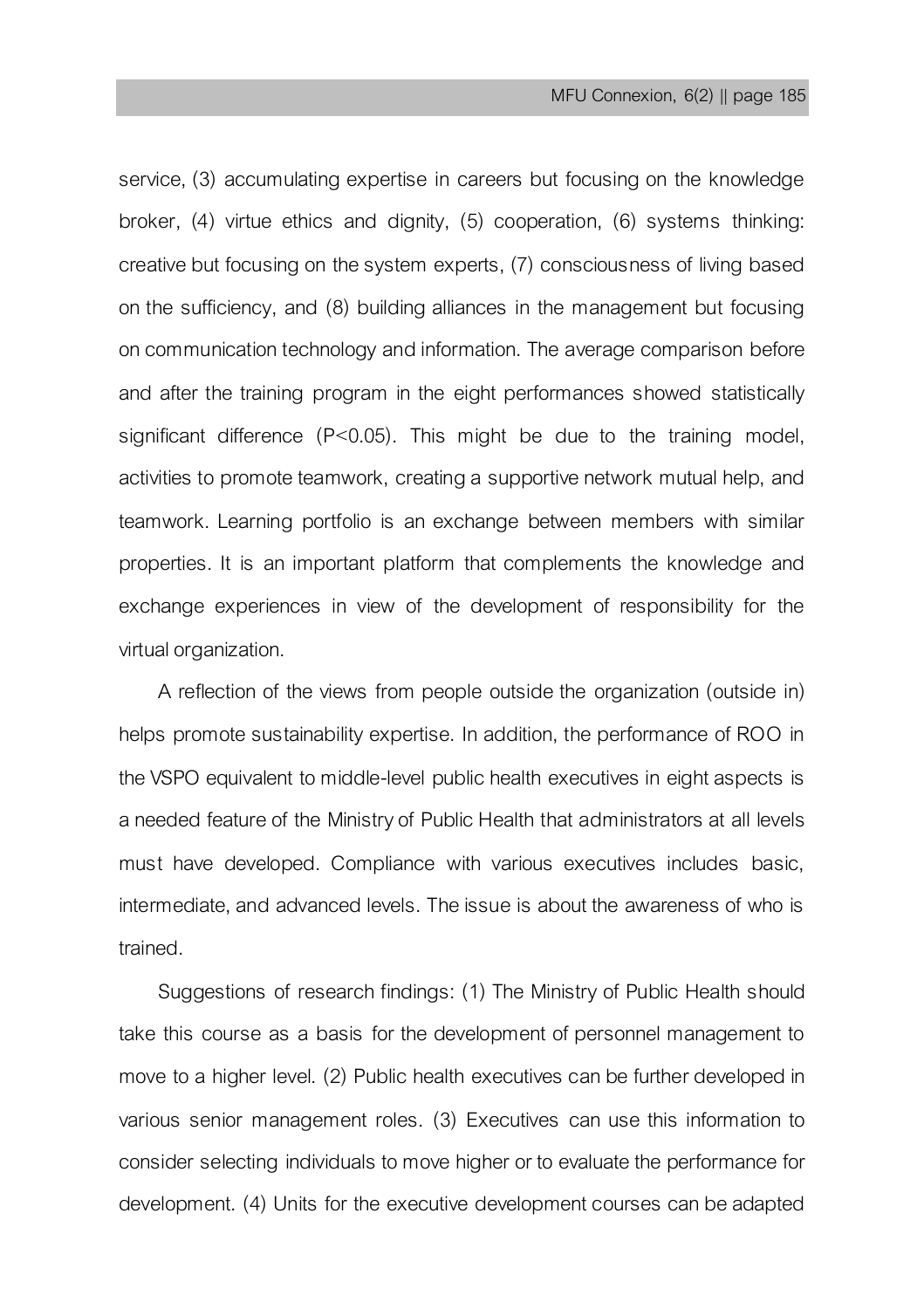to suit with the context and the culture of each organization or guideline development organizations. (5) Agencies and organizations can be used as an impurity in enhancing performance management. Suggestions of a direct connection: (1) Monitoring ROO who were trained in the VSPO. (2) Evaluation of the course in a study group and a control group using experimental research methods. (3) A study of leadership development with a new variety.

It can be confidently concluded that the competency development procedure outlined herein is suitable and can be applied successfully. The format developed by this work can be applied toother virtual offices to enhance their competitiveness and to further develop their human resources.

#### **Acknowledgements**

This study was supported and supervised by Sirindhorn College of Public Health, Phisanulok, and The Second Regional Health Service of Ministry of Public Health, Thailand.

### **References**

- Akaike, H. (1974) A new look at the statistical model identification, *IEEE Transactions on Automatic Control*, vol. 19, no. 6, pp. 716-723.
- Barrett, P. (2007) Structural equation modeling: Adjudging model fit, *Personality and Individual Differences*, vol. 42, no. 5, pp. 815-824.
- Byrne, B. M. (1998) Structural equation modeling with LISREL, *PRELIS and SIMPLIS: Basic concepts, applications and programming*, Mahwah, New Jersey: Lawrence Erlbaum Associates.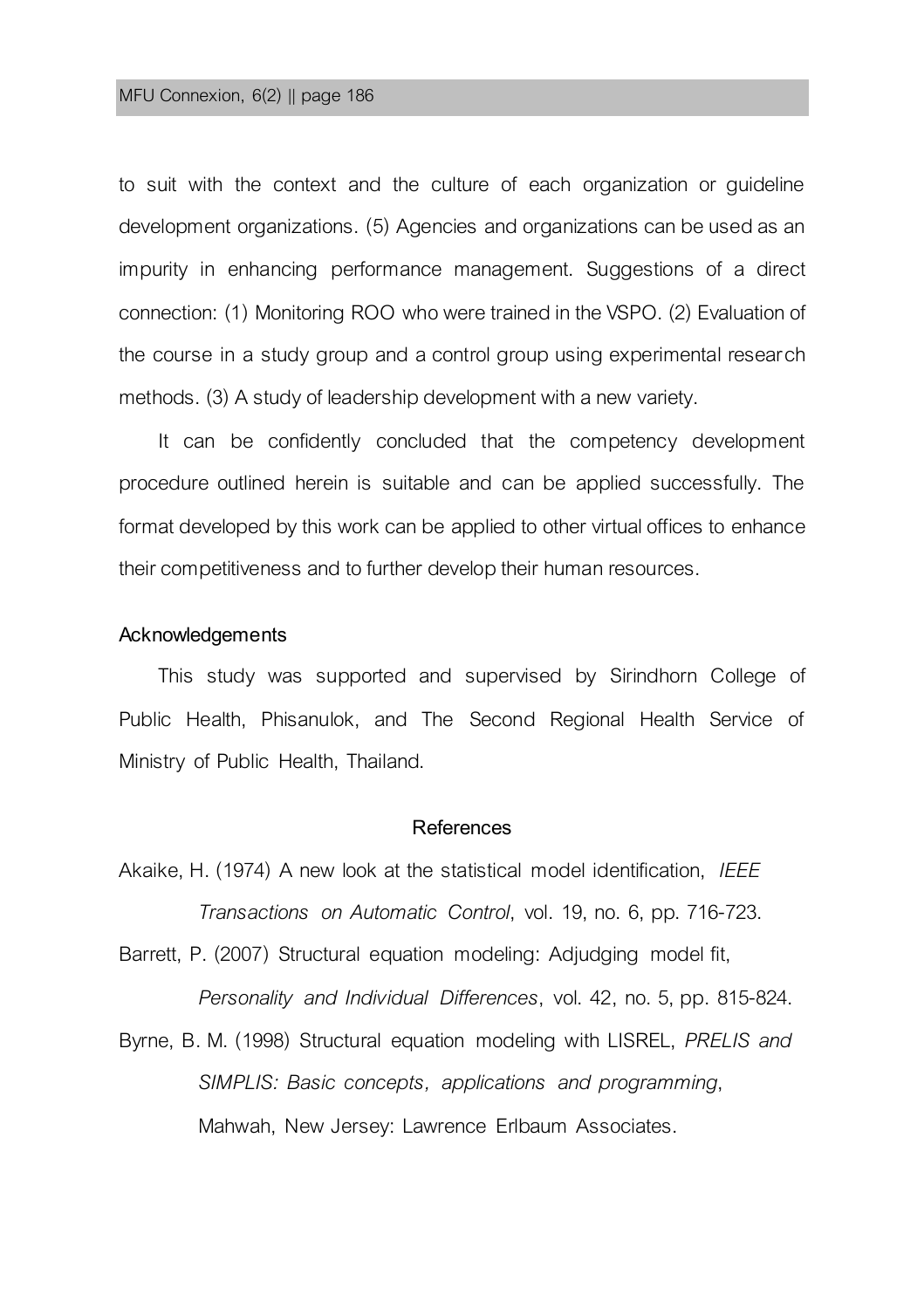- Boonda, P., et al. (2014) 'Developing an appropriate virtual service provider Office Management Model for Service Plan in the Second Regional Health Service of Ministry of Public Health in Thailand', in *Proceedings of Second International Conference on Global Public Health 2014*, pp. 54-59, 2014 Jul 3-4; Negombo, Sri lanka.
- Boonda, P., et al. (2016) 'Developing of training program factors to develop competency of Regional Operating Officer (ROO) in the Virtual Service Provider Office (VSPO) in Thailand', in *Proceedings of Sixth Asia-Pacific Conference on Public Health (APCPH)*; 2016 Aug 23-26; Bangkok, Thailand.
- Diamantopoulos, A. & Siguaw, J. A. (2000) *Introducing LISREL*, London: Sage Publications.
- Faucheux, C. (1997) How virtual organizing is transforming management science, *Communication of the ACM*, vol. 40, no. 9, pp. 50–55.
- Giuliano, V. E. (1982) The mechanization of office work, *Scientific American*, vol. 247, pp. 149–164.
- Hiltz, S. (1986) The virtual classroom: Using computer mediated communication for university teaching, *Journal of Communication*, vol. 36, pp. 95–104.
- Miles, J. & Shevlin, M. (1998) Effects of sample size, model specification and factor loadings on the GFI in confirmatory factor analysis, *Personality and Individual Differences*, vol. 25, pp. 85-90.
- Hu, L. T. & Bentler, P. M. (1999) Cutoff criteria for fit indexes in covariance structure analysis: Conventional criteria versus new alternatives, *Structural Equation Modeling*, vol. 6, no. 1, pp. 1-55.